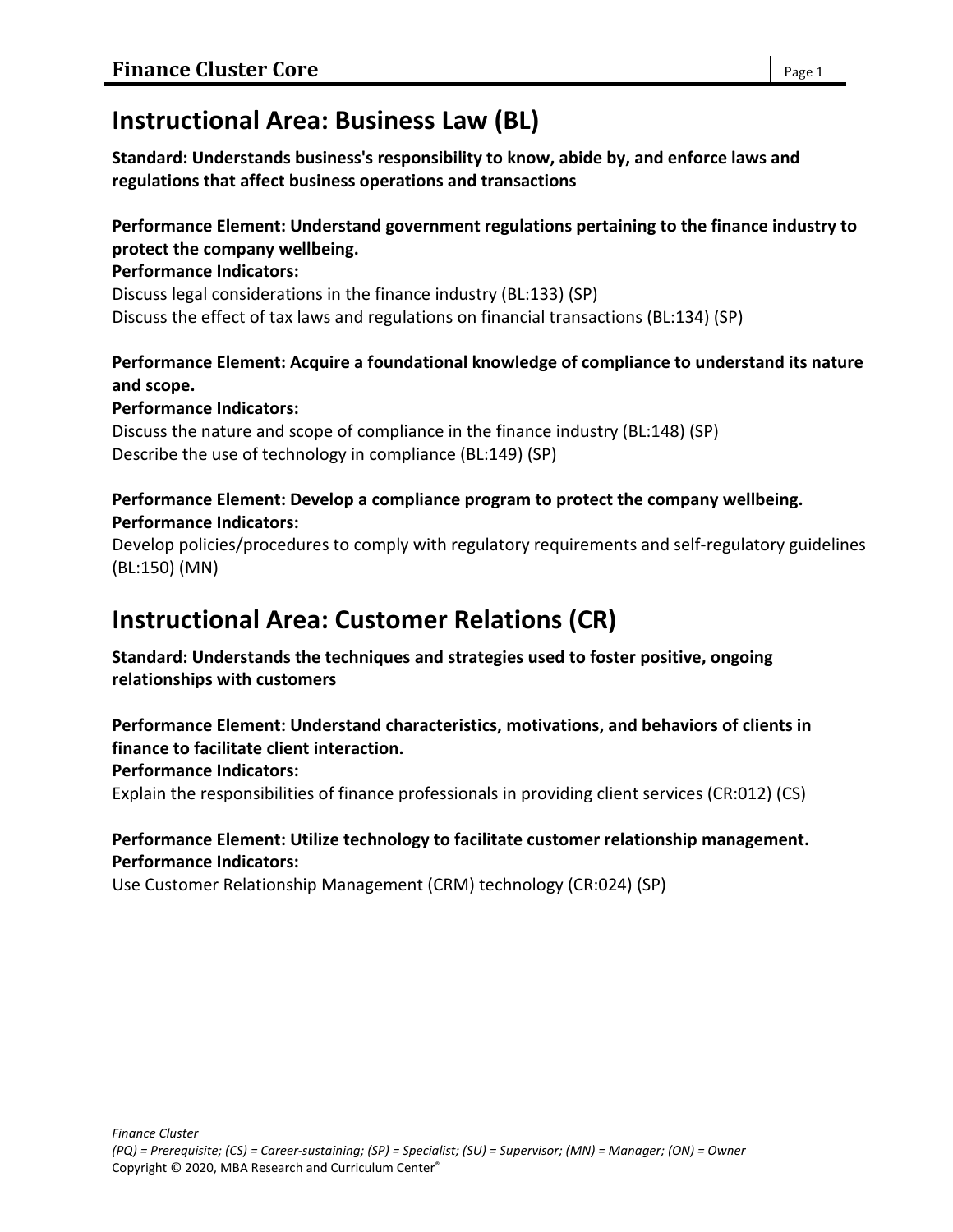# **Instructional Area: Financial Analysis (FI)**

**Standard: Understands tools, strategies, and systems used to maintain, monitor, control, and plan the use of financial resources**

### **Performance Element: Understand financial markets to recognize their importance in business. Performance Indicators:**

Describe the role of financial institutions (FI:336) (CS)

Explain types of financial markets (e.g., money market, capital market, insurance market, commodities markets, etc.) (FI:337) (SP)

Discuss the nature of convergence/consolidation in the finance industry (FI:573) (SP) Describe the relationship between economic conditions and financial markets (FI:574) (SP) Explain the nature and scope of financial globalization (FI:575) (SP)

# **Performance Element: Utilize sources of securities information to make informed financial decisions.**

# **Performance Indicators:**

Describe sources of securities information (FI:274) (CS) Interpret securities table (FI:275) (SP) Explain the nature of statements of changes in equity (FI:630) (SP)

# **Performance Element: Manage financial resources to ensure solvency.**

### **Performance Indicators:**

Calculate the time value of money (FI:238) (SP)

Describe types of financial statement analysis (e.g., ratio analysis, trend analysis, etc.) (FI:334) (MN) Discuss limitations of using financial statements to assess business performance (FI:655) (MN) Spot problems in/issues with financial statements (FI:335) (MN)

# **Performance Element: Explore the fundamentals of valuation to make appropriate financial decisions for the company.**

# **Performance Indicators:**

Explain valuation models used in finance (FI:656) (MN)

# **Performance Element: Use debt and equity capital to raise funds for business growth. Performance Indicators:**

Describe the financial needs of a business at different stages of its development (FI:339) (MN) Discuss factors to consider in choosing between debt and equity capital (FI:340) (MN) Explain the significance of a firm's capital structure (FI:341) (MN)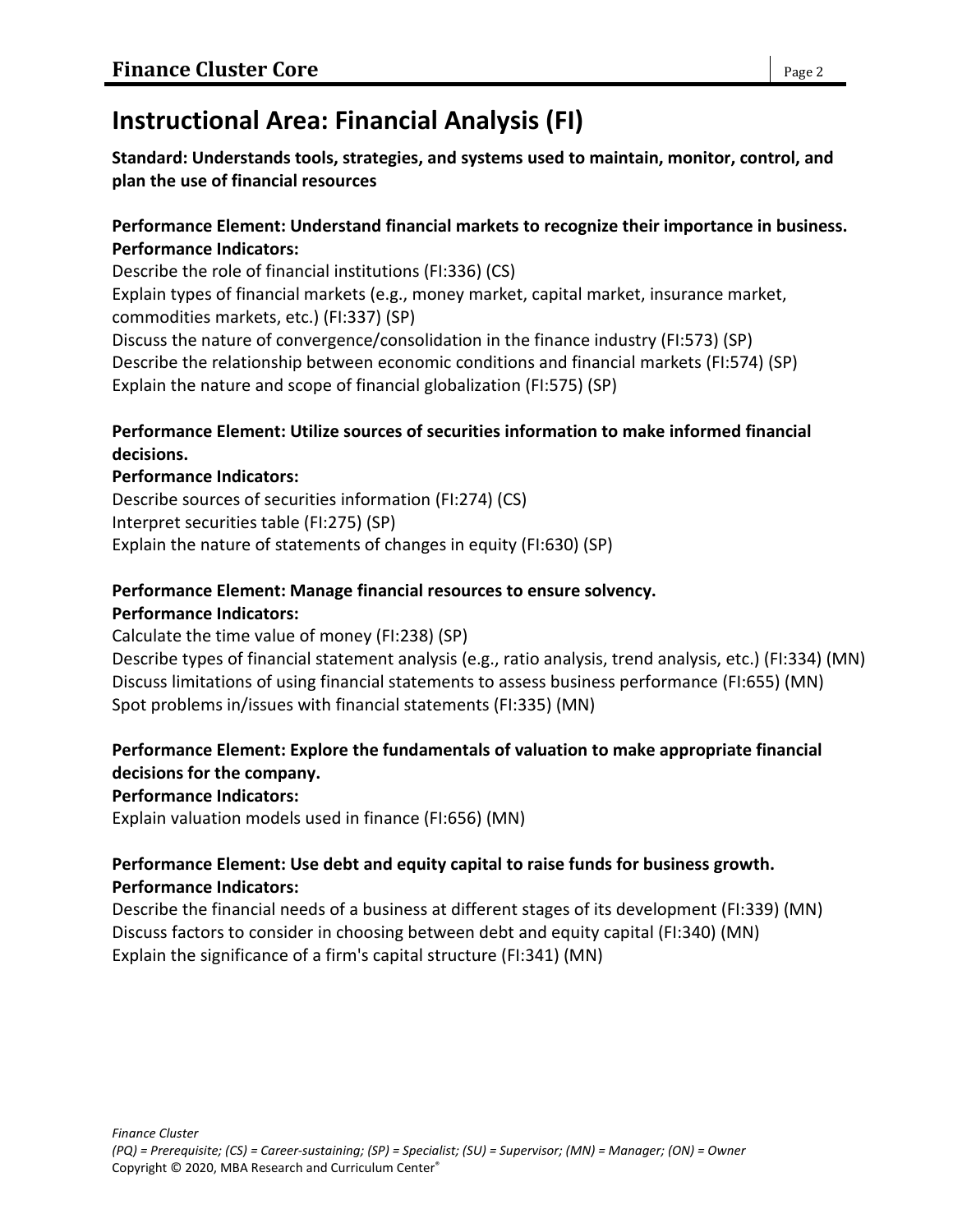# **Performance Element: Understand the fundamentals of managerial accounting to aid in financial decision-making.**

# **Performance Indicators:**

Describe the scope of costs in managerial accounting (e.g., direct cost, indirect cost, sunk cost, differential cost, etc.) (FI:658) (SP) Describe marginal analysis techniques and applications (FI:659) (SP) Explain the nature of managerial accounting (FI:660) (SP) Discuss the use of variance analysis in managerial accounting (FI:661) (SP) Discuss the nature of cost accounting budgets (FI:662) (SP) Discuss the nature of cost allocation (FI:663) (SP)

# **Instructional Area: Information Management (NF)**

**Standard: Understands tools, strategies, and systems needed to access, process, maintain, evaluate, and disseminate information to assist business decision-making**

**Performance Element: Utilize information-technology tools to manage and perform work responsibilities.**

**Performance Indicators:** Demonstrate advanced database applications (NF:124) (SP)

# **Instructional Area: Professional Development (PD)**

**Standard: Understands concepts, tools, and strategies used to explore, obtain, and develop in a business career**

**Performance Element: Participate in career planning to enhance job-success potential. Performance Indicators:**

Discuss employment opportunities in the finance industry (PD:152, LAP-PD-020) (CS)

# **Performance Element: Utilize career-advancement activities to enhance professional development.**

**Performance Indicators:**

Discuss opportunities for building professional relationships in finance (PD:153) (SP)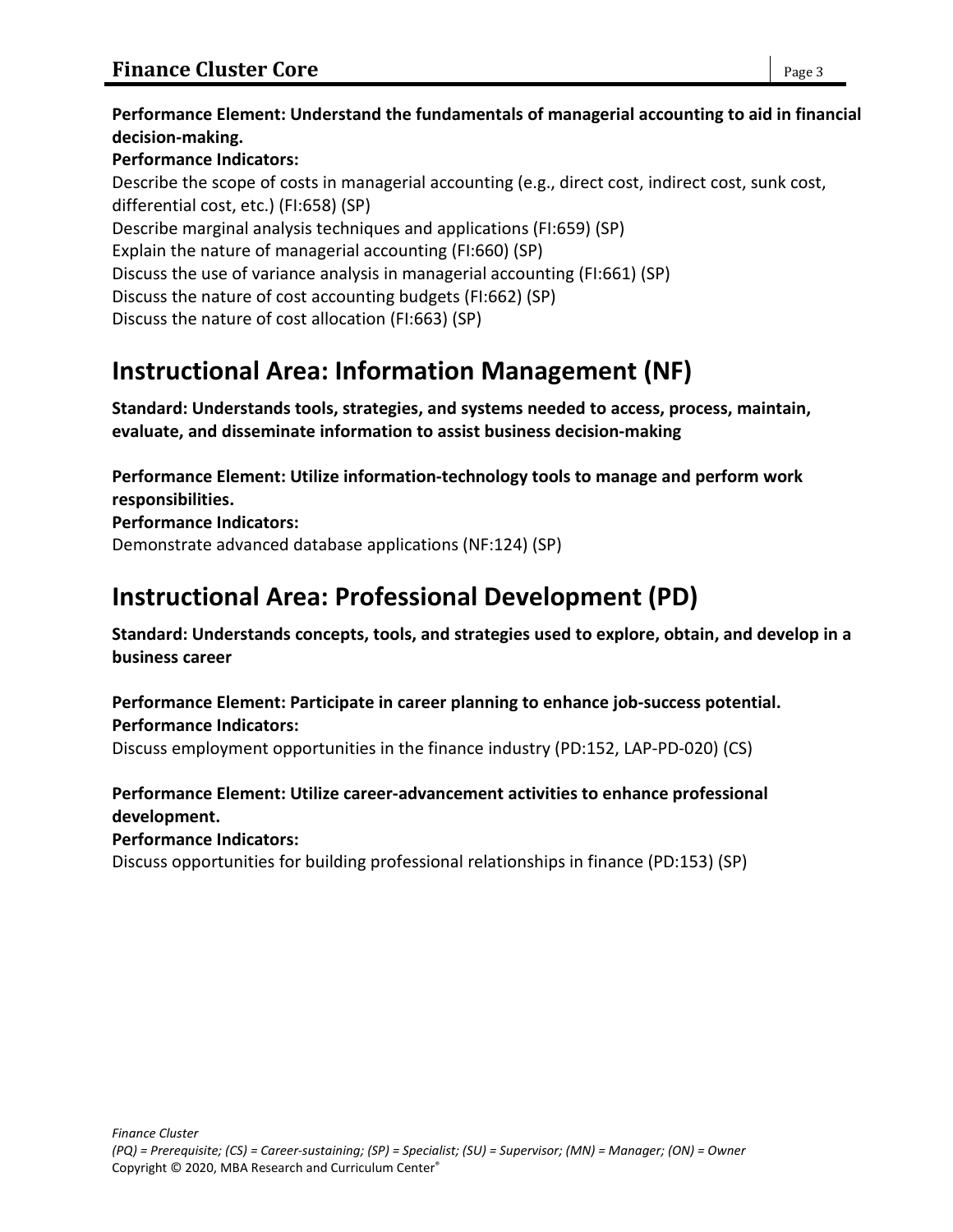# **Performance Element: Acquire knowledge of corporate governance to be aware of the restraints imposed upon finance functions.**

### **Performance Indicators:**

Discuss the importance of corporate governance in business (PD:213) (CS) Ascertain employee's role in achieving governance objectives (PD:301) (CS) Identify the factors that impact governance structures (PD:302) (SP) Describe the components of a well-governed company (e.g., board of directors, reporting, transparency, internal and external audit functions) (PD:214) (SP) Describe the impact of governance processes on decision-making and management functions (PD:303) (SP)

# **Instructional Area: Financial-Information Management (FM)**

**Standard: Understands tools, strategies, and systems needed to access, process, maintain, evaluate, and disseminate financial information to assist business decision-making**

### **Performance Element: Acquire foundational knowledge of financial-information management to understand its scope and nature.**

### **Performance Indicators:**

Explain the nature and scope of the financial-information management function (FM:002) (SP) Explain the role of ethics in financial-information management (FM:003) (SP)

# **Performance Element: Utilize financial information technology tools to manage financial information and perform work responsibilities.**

**Performance Indicators:**

Describe the use of technology in the financial-information management function (FM:011) (SP) Demonstrate budgeting applications (FM:013) (SP) Demonstrate financial analysis applications (FM:014) (SP)

# **Performance Element: Acquire foundational knowledge of financial information analysis to aid in financial decision-making.**

#### **Performance Indicators:**

Describe techniques used to analyze customer financial information (FM:009) (SP) Discuss non-traditional uses for financial information (e.g., lean, sustainability reporting, activitybased costing [ABC], six sigma) (FM:016) (SP)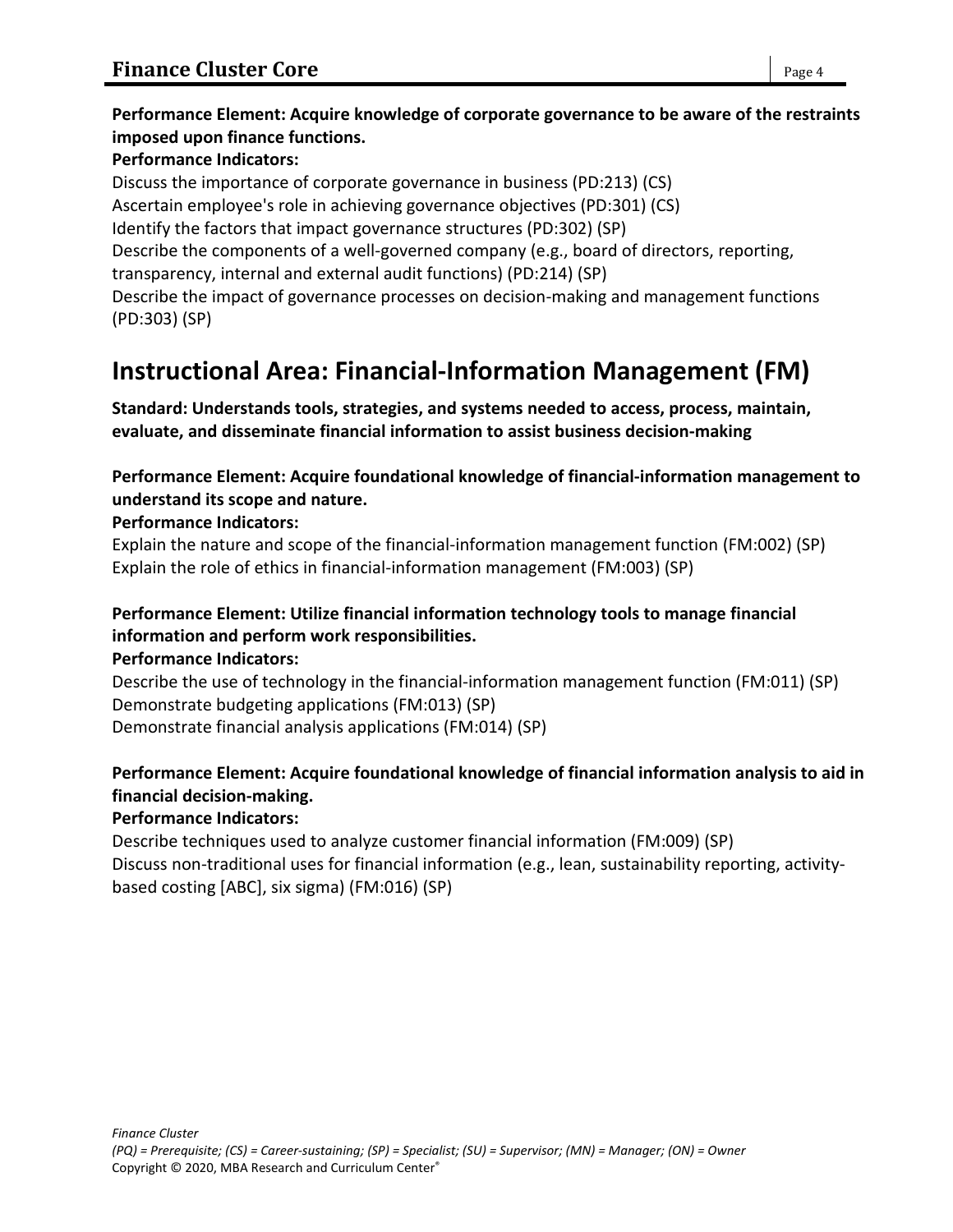# **Instructional Area: Risk Management (RM)**

**Standard: Understands risk-management strategies and techniques used to minimize business loss**

# **Performance Element: Acquire a foundational understanding of risk management to demonstrate knowledge of its nature and scope.**

#### **Performance Indicators:**

Explain the role of ethics in risk management (RM:041, LAP-RM-041) (SP) Describe the use of technology in risk management (RM:042) (SP) Discuss legal considerations affecting risk management (RM:043) (SP)

### **Performance Element: Explore risk control to understand its relationship to risk management. Performance Indicators:**

Discuss the nature of risk control (i.e., internal and external) (RM:058) (SP) Describe the importance of auditing risk control (RM:060) (MN) Discuss risk control systems (RM:061) (MN)

### **Performance Element: Manage risk to protect a business's well-being. Performance Indicators:**

Discuss the nature of enterprise risk management (ERM) (RM:062) (SP) Discuss the relationship between risk and business objectives (RM:044) (MN) Identify business risks (RM:056) (MN) Explain ways to assess risk (RM:059) (MN) Develop a risk management program (RM:045) (MN) Evaluate a risk management program (RM:046) (MN)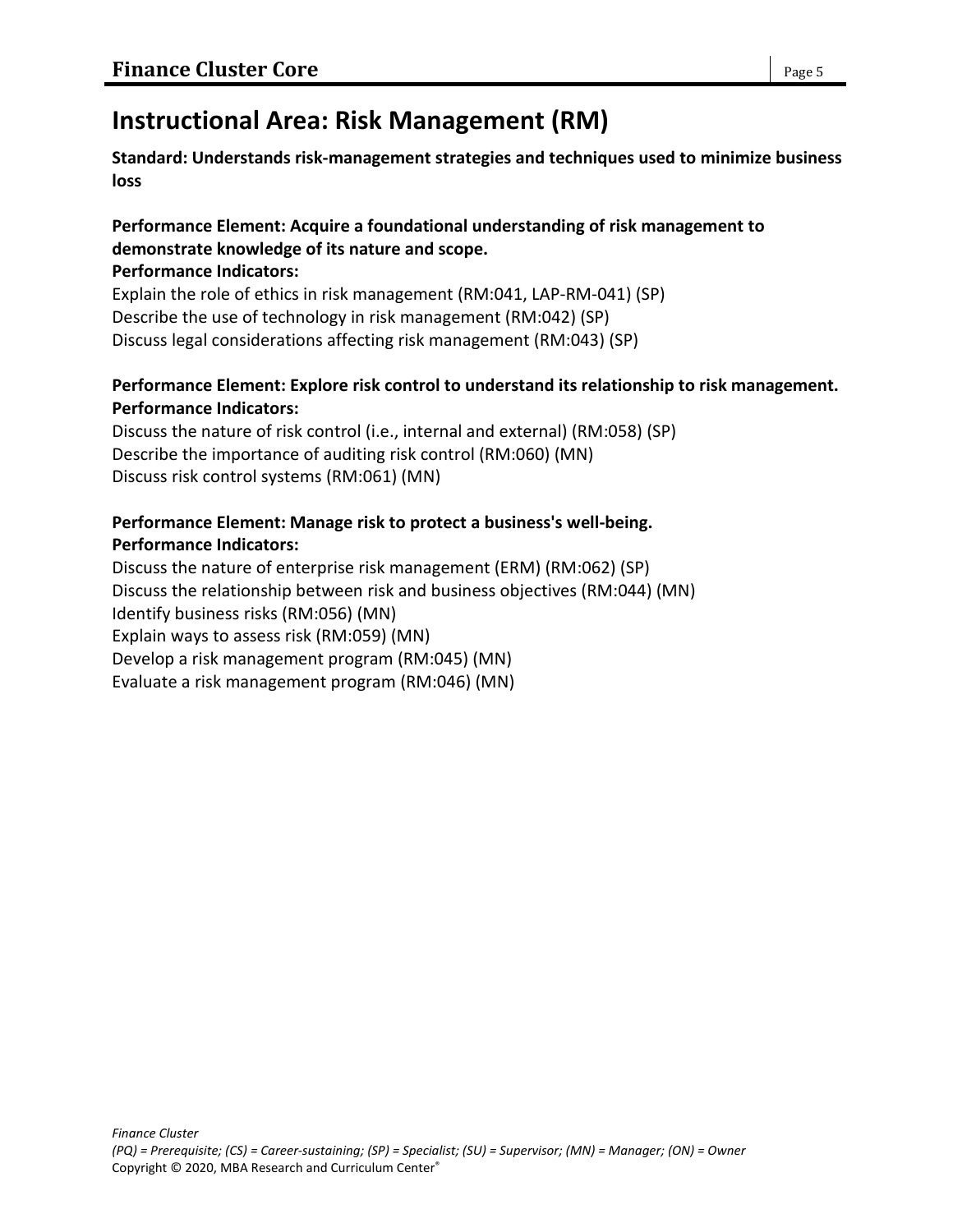# **Instructional Area: Business Law (BL)**

**Standard: Understands business's responsibility to know, abide by, and enforce laws and regulations that affect business operations and transactions**

### **Performance Element: Implement compliance measures in accounting to adhere to regulatory requirements.**

### **Performance Indicators:**

Explain financial disclosure regulations and policies (BL:153) (SP) Comply with financial reporting and internal control regulations in accounting (BL:088) (SP) Discuss state regulation of the accounting industry (BL:090) (SP) Comply with state regulations (BL:154) (SP)

# **Instructional Area: Financial Analysis (FI)**

**Standard: Understands tools, strategies, and systems used to maintain, monitor, control, and plan the use of financial resources**

# **Performance Element: Classify, record, and summarize data to produce needed financial information.**

### **Performance Indicators:**

Discuss the nature of the accounting cycle (FI:342) (CS) Distinguish among types of business transactions (FI:673) (CS) Distinguish among types of business documentation (FI:674) (CS) Demonstrate the effects of transactions on the accounting equation (FI:378) (CS) Prepare a chart of accounts (FI:379) (CS) Explain the nature of special journals (FI:407) (CS) Journalize business transactions (FI:381) (CS) Post journal entries to general ledger accounts (FI:382) (CS) Prepare a trial balance (FI:383) (CS) Journalize and post adjusting entries (FI:384) (CS) Journalize and post closing entries (FI:385) (CS) Prepare a post-closing trial balance (FI:386) (CS) Identify and correct accounting errors (FI:675) (SP) Prepare worksheets (FI:387) (SP)

# **Performance Element: Maintain cash controls to track cash flow. Performance Indicators:**

Explain cash control procedures (e.g., signature cards, deposit slips, internal/external controls, cash clearing, etc.) (FI:113) (CS) Reconcile cash (FI:396) (CS) Account for petty cash (FI:676) (CS) Account for cash receipts (e.g., record cash, record income) (FI:677) (CS) Account for cash payments (e.g., record cash, record expenses) (FI:678) (CS)

*Finance Cluster*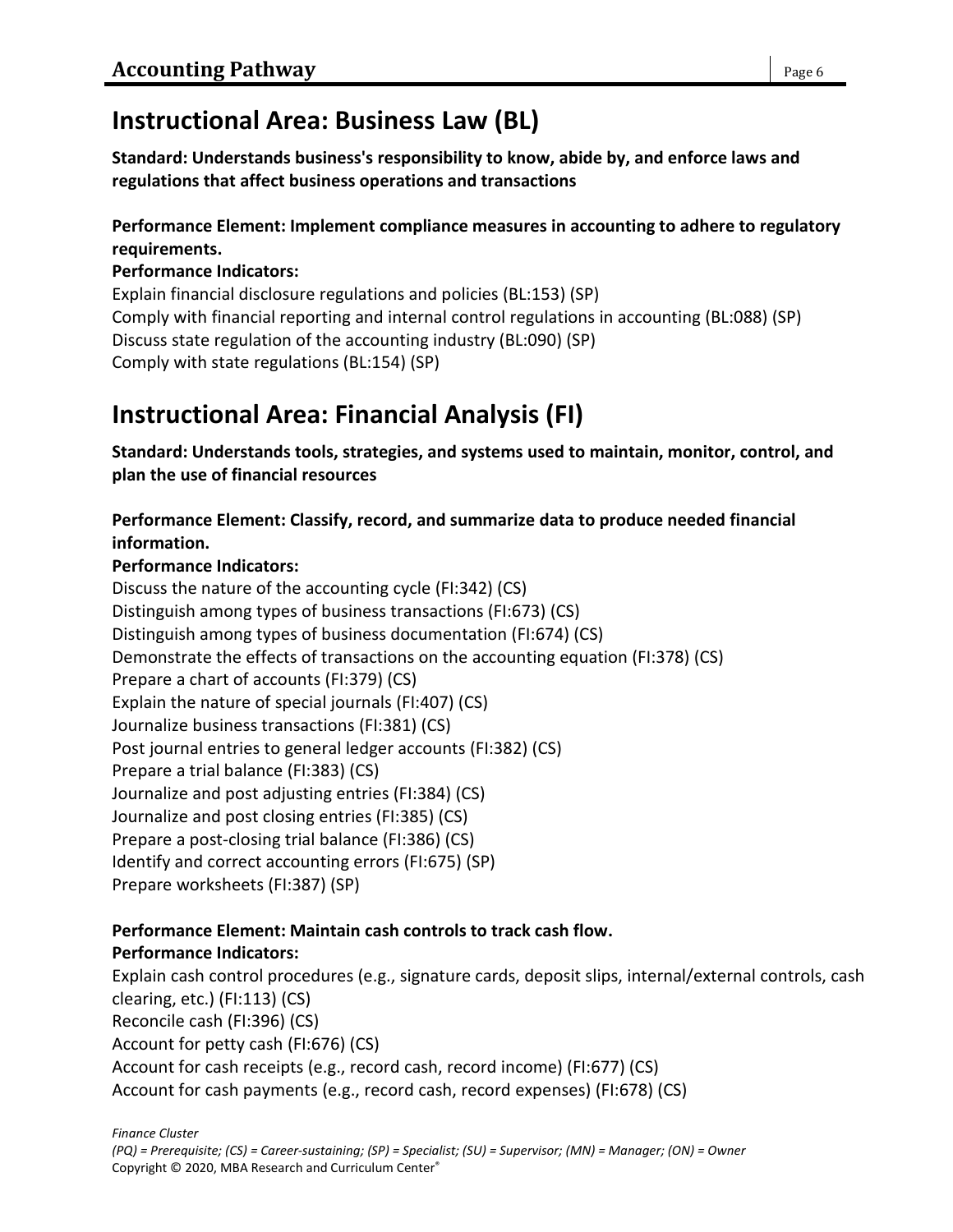# **Performance Element: Perform accounts payable functions to record, control, and disburse payments to vendors.**

#### **Performance Indicators:**

Explain the nature of accounts payable (FI:409) (CS) Account for purchases (e.g., purchase requisitions, purchase orders, invoices, vouchers, etc.) (FI:679) (CS) Process accounts payable (e.g., maintain vendor file, post to ledger, process invoices and checks) (FI:680) (SP) Manage accounts payable (FI:681) (MN)

# **Performance Element: Perform accounts receivable functions to record, control, and collect payments due from the sale of goods and services.**

#### **Performance Indicators:**

Explain the nature of accounts receivable (FI:424) (CS) Account for sales (e.g., invoices, sales slips, etc.) (FI:682) (CS) Process accounts receivable (e.g., post to ledger, process payment, process uncollectible account, etc.) (FI:683) (SP) Manage accounts receivable (FI:684) (MN)

# **Performance Element: Maintain inventory records to track the location, quantity, and value of goods and services.**

#### **Performance Indicators:**

Record inventory transactions (FI:432) (CS) Process inventory adjustments (e.g., shrinkage, obsolescence, returns, etc.) (FI:435) (CS) Explain methods used to value inventory (e.g., FIFO, LIFO, average cost, etc.) (FI:586) (CS) Determine the cost/value of inventory (FI:436) (SP)

# **Performance Element: Complete payroll procedures to calculate, record, and distribute payroll. Performance Indicators:**

Explain the nature of payroll expenses (e.g., Social Security tax, Medicare tax, FUTA, SUTA, workers' compensation, etc.) (FI:638) (CS)

Maintain employee earnings records (e.g., timecards, time sheets, etc.) (FI:134) (CS) Calculate employee earnings (FI:438) (SP)

Calculate employee deductions (FI:439) (SP)

Calculate payroll taxes (FI:442) (SP)

Account for payroll transactions (e.g., earnings, taxes, benefits, other deductions) (FI:686) (SP) Process payroll payments and remittances (e.g., employees, benefits, taxes) (FI:687) (SP) Prepare federal, state, and local payroll tax returns and reports (FI:443) (SP)

Manage staff payroll (FI:688) (MN)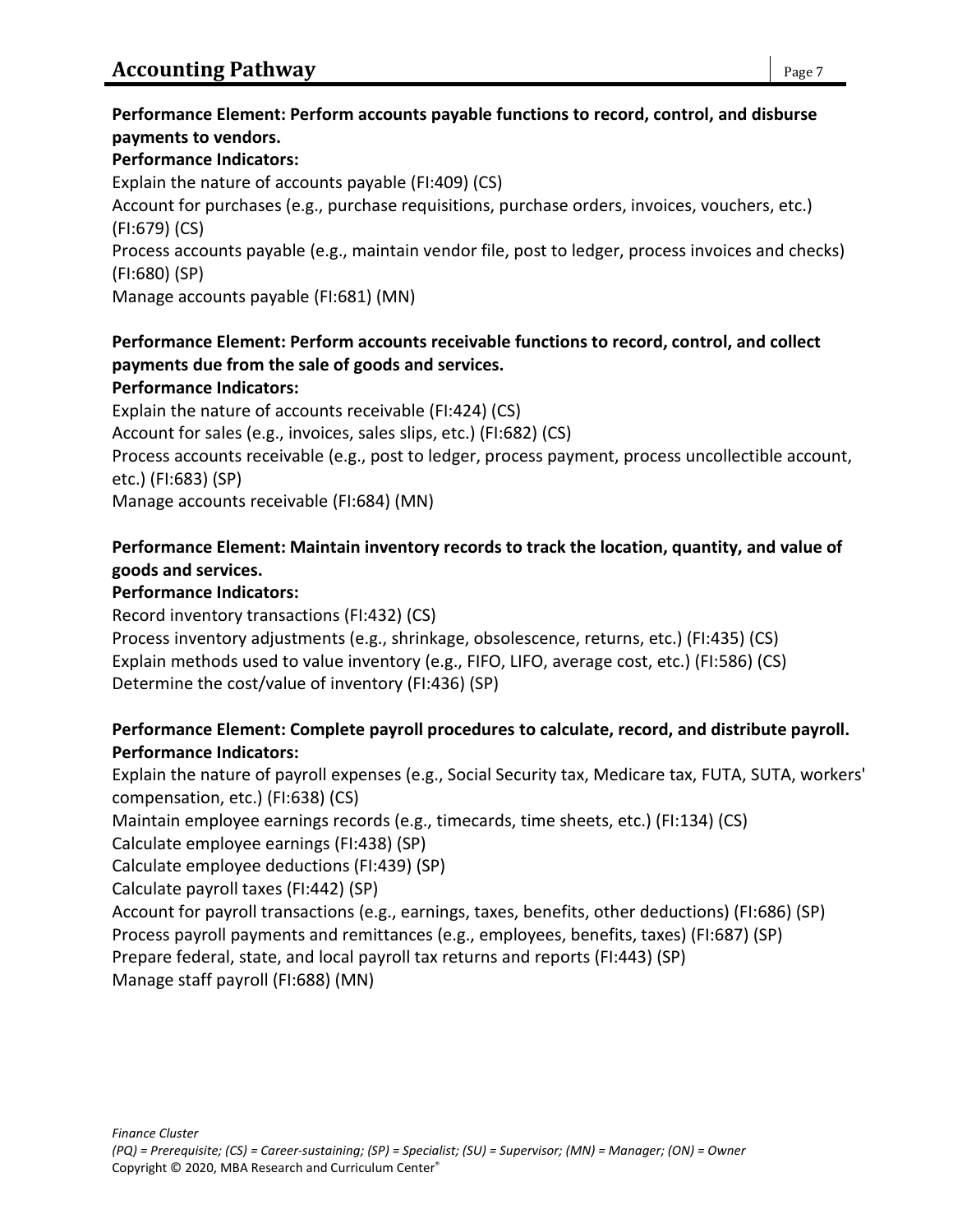# **Performance Element: Perform specialized accounting procedures to track cash flow. Performance Indicators:**

Discuss the nature of long-term assets (e.g., tangible assets, intangible assets, natural resources, etc.) (FI:642) (SP)

Describe the methods used to value long-term assets (e.g., tangible assets, intangible assets, natural resources, etc.) (FI:690) (SP)

Account for long-term assets (e.g., record acquisition, record depreciation/amortization, record disposal) (FI:691) (SP)

Account for long-term liabilities (e.g., bonds payable, notes payable, leases, etc.) (FI:692) (SP) Account for provisions (e.g., restructurings, warranties, customer refunds, etc.) (FI:693) (SP) Develop an estimate for provisions (FI:694) (MN)

#### **Performance Element: Calculate business ratios to evaluate company performance. Performance Indicators:**

Determine business liquidity (FI:551) (MN) Calculate activity/efficiency ratios (FI:552) (MN) Calculate debt/leverage ratios (FI:553) (MN) Calculate financial risk ratios (FI:695) (MN) Calculate business profitability (FI:554) (MN) Calculate market ratios (FI:555) (MN) Discuss the use of benchmarks when analyzing ratios (FI:556) (MN) Describe bankruptcy prediction models (FI:557) (MN) Apply bankruptcy prediction models (FI:395) (MN)

# **Performance Element: Perform tax accounting functions to lessen clients' tax burdens. Performance Indicators:**

Explain record keeping procedures for tax accounting (FI:484) (SP) Calculate taxes owed by clients (i.e., individual and business) (FI:696) (SP) Account for taxes (FI:697) (SP) Prepare tax returns for clients (i.e., individuals and business) (FI:698) (SP) Identify tax issues for clients (FI:485) (SP) Recommend tax strategies based on clients' financial goals (FI:487) (MN) Analyze business tax returns (FI:699) (MN)

# **Performance Element: Perform accounting functions specific to a partnership to classify, record, and summarize business data.**

# **Performance Indicators:**

Analyze a partnership agreement (FI:463) (MN) Account for partnership capital investments and withdrawals (FI:700) (MN) Allocate profits and losses to the partners (FI:464) (MN) Account for significant partnership changes (e.g., admission of new partner, withdrawal of partner, etc.) (FI:701) (MN) Prepare partnership financial schedules (e.g., K-1) (FI:702) (MN)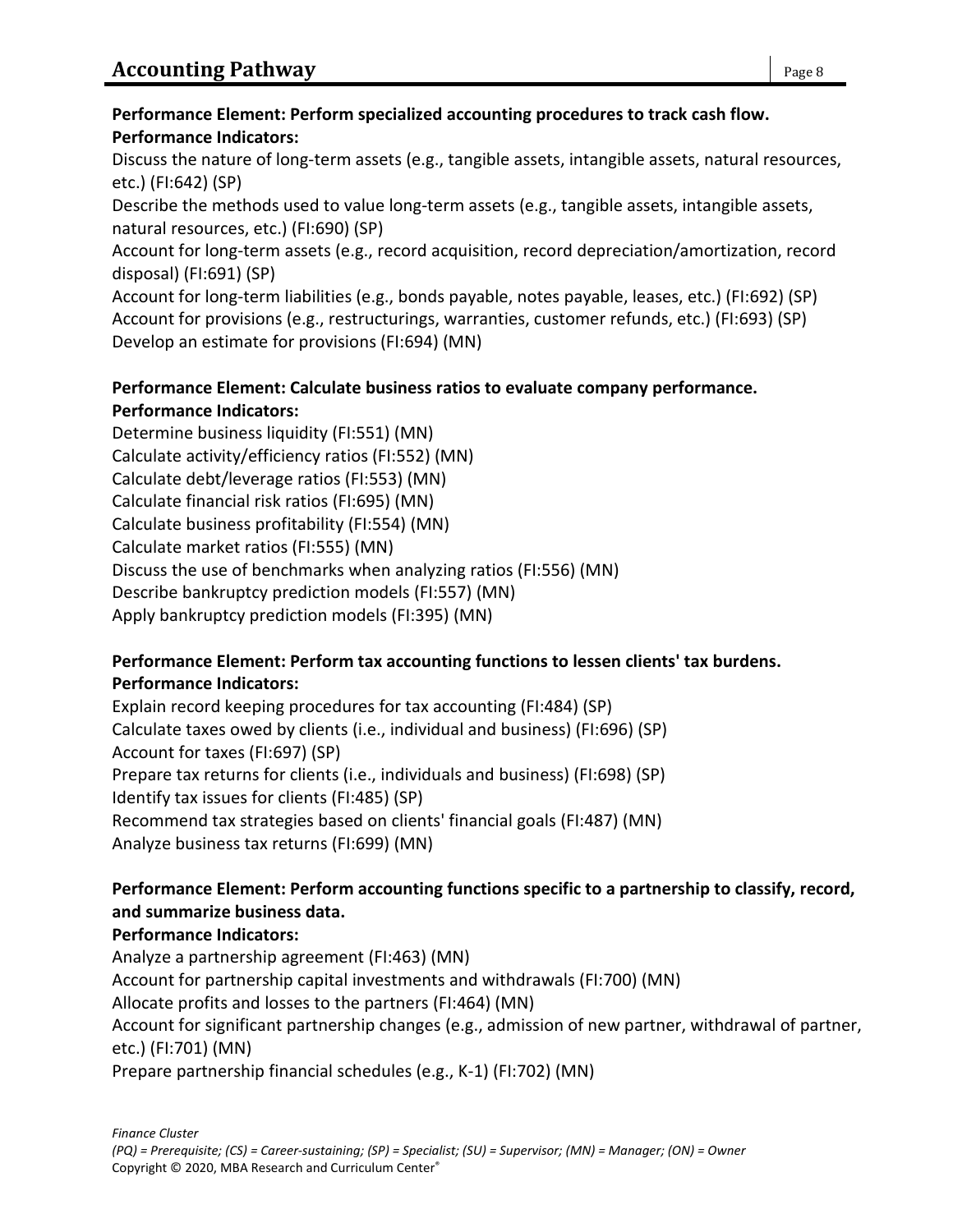#### **Performance Element: Perform accounting functions specific to a corporation to classify, record, and summarize corporate data.**

### **Performance Indicators:**

Analyze the articles of incorporation needed to start a corporation (FI:472) (MN)

Explain methods to account for the issuance of equity (FI:471) (MN)

Account for the issuance of corporate equity (FI:703) (MN)

Compute common stock outstanding after stock transaction occurs (e.g., repurchases, preferred stock conversions, stock option exercises, stock dividends, stock splits, etc.) (FI:473) (MN) Compute dividends payable on stock (FI:474) (MN)

Account for corporate equity transactions (e.g., cash dividend, stock dividend, treasury stock, etc.) (FI:704) (MN)

Calculate earnings-per-share (FI:705) (MN)

### **Performance Element: Understand the fundamentals of managerial accounting to aid in financial decision-making.**

# **Performance Indicators:**

Differentiate among management accounting responsibility centers (i.e., cost, profit, investment, revenue) (FI:717) (SP)

Discuss the use of cost-volume-profit analysis (FI:718) (SP)

Discuss cost accounting systems and overhead allocation (e.g., job order costing, process costing, activity-based costing [ABC], project costing) (FI:719) (SP)

Distinguish between variable costing and absorption costing (FI:720) (SP)

Describe common management accounting performance measures (e.g., balanced scorecard, return on investment [ROI], customer profitability analysis, etc.) (FI:721) (SP)

Discuss the role of standard costing in the preparation and analysis of budgets (FI:722) (SP)

# Describe the nature of flexible budgets (FI:723) (SP)

Explain the role of transfer pricing in managerial accounting (FI:724) (SP)

Explain the impact of business operational practices (e.g., total quality management [TQM], lean production, just-in-time [JIT], etc.) on managerial accounting (FI:725) (SP)

### **Performance Element: Produce financial reports to communicate the results of business activity. Performance Indicators:**

Discuss the nature of annual reports (FI:388) (SP) Analyze transactions and accounts (e.g., purchase, sales, sales returns and allowances, uncollectible accounts, depreciation, debt) (FI:449) (SP) Prepare income statements (FI:149) (MN) Prepare statements of changes to equity (FI:392) (MN) Prepare balance sheets (FI:393) (MN) Prepare notes to financial statements (FI:709) (MN) Prepare management discussion and analysis (FI:710) (MN) Discuss the nature of consolidated financial statements (FI:470) (MN) Explain the consolidation elimination process (FI:711) (MN) Complete a worksheet for a corporation (FI:476) (MN) Prepare consolidated financial statements (FI:712) (MN)

*Finance Cluster*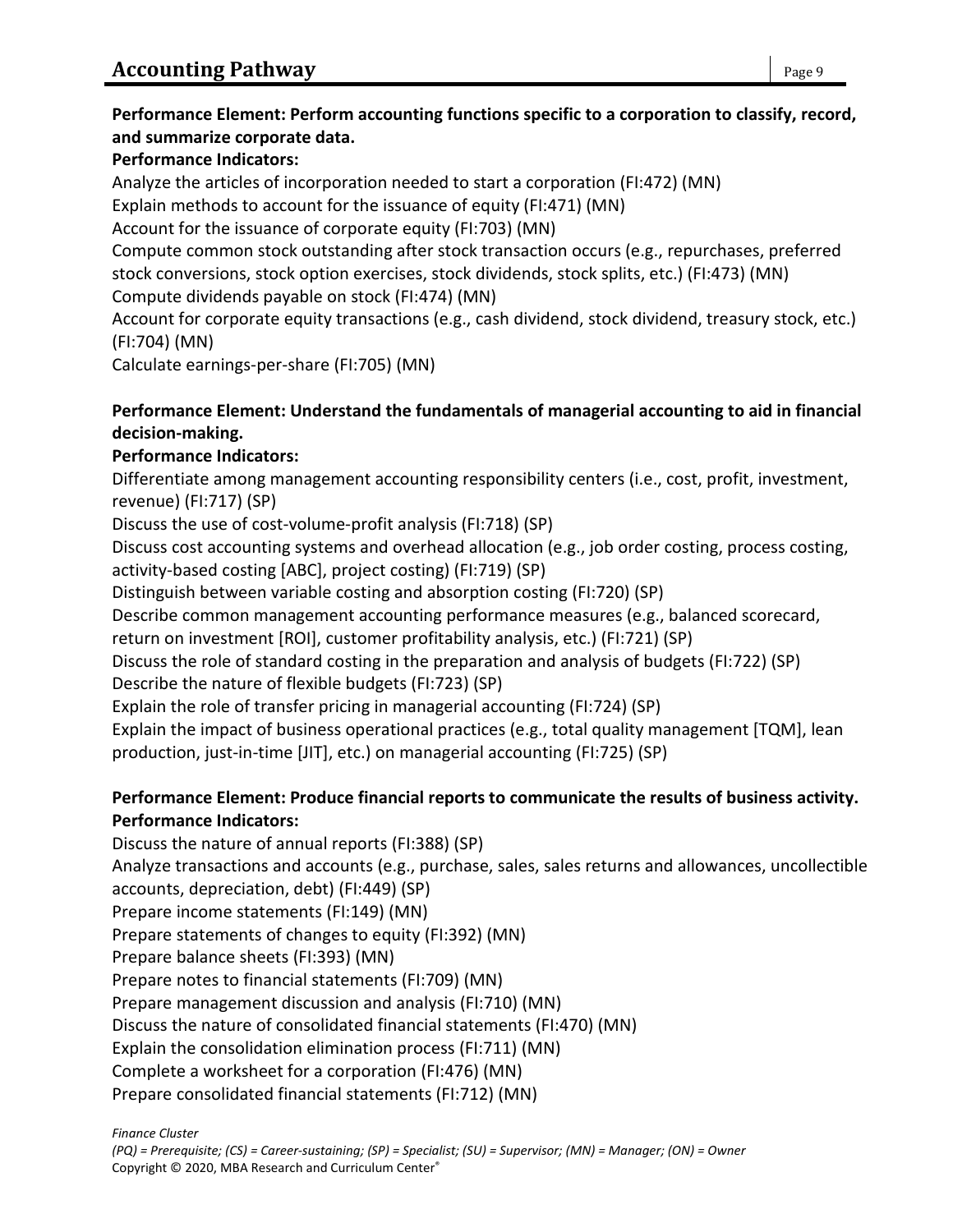### **Performance Element: Implement suitable internal accounting controls to ensure the proper recording of financial transactions.**

### **Performance Indicators:**

Explain the purpose of internal accounting controls (FI:343, LAP-FI-343) (SP) Assess financial accounting fraud risk (FI:706) (SP) Determine the components of internal accounting control procedures for a business (FI:479) (SP) Maintain internal accounting controls (FI:480) (SP) Assess the effectiveness of internal accounting controls (FI:707) (MN) Develop internal accounting control procedures (FI:708) (MN)

# **Performance Element: Conduct an audit to verify the integrity of a business's financial reporting process, accounting functions, and internal controls.**

### **Performance Indicators:**

Explain the nature of audits and assurance engagements (FI:344) (SP) Distinguish between internal and external audits (FI:713) (SP) Describe auditing techniques/procedures (FI:714) (SP) Conduct audit engagements (FI:482) (SP) Discuss the requirements to consider fraud in financial statement audits (FI:481) (MN) Plan audit engagements (FI:715) (MN) Review audit evidence (FI:716) (MN) Prepare auditing reports (FI:483) (MN)

# **Performance Element: Utilize managerial accounting methods to track, record, and analyze business costs.**

# **Performance Indicators:**

Maintain job order cost sheets (FI:450) (SP) Calculate the cost of goods sold (FI:451) (SP) Apply cost accounting techniques (e.g., overhead calculation, job and process costing, activitybased costing) (FI:726) (SP) Perform cost allocation functions (FI:458) (MN) Prepare cost of production reports (FI:459) (MN) Develop costs per unit of product (FI:455) (MN) Calculate variances (FI:456) (MN) Conduct variance analysis (FI:457) (MN) Conduct marginal analysis (FI:588) (MN) Conduct cost-volume-profit analysis (FI:454) (MN) Determine relevant cost and revenue data for decision-making purposes (FI:462) (MN) Calculate relevant costs for decision making (e.g., opportunity costs, out-of-pocket costs) (FI:727) (MN)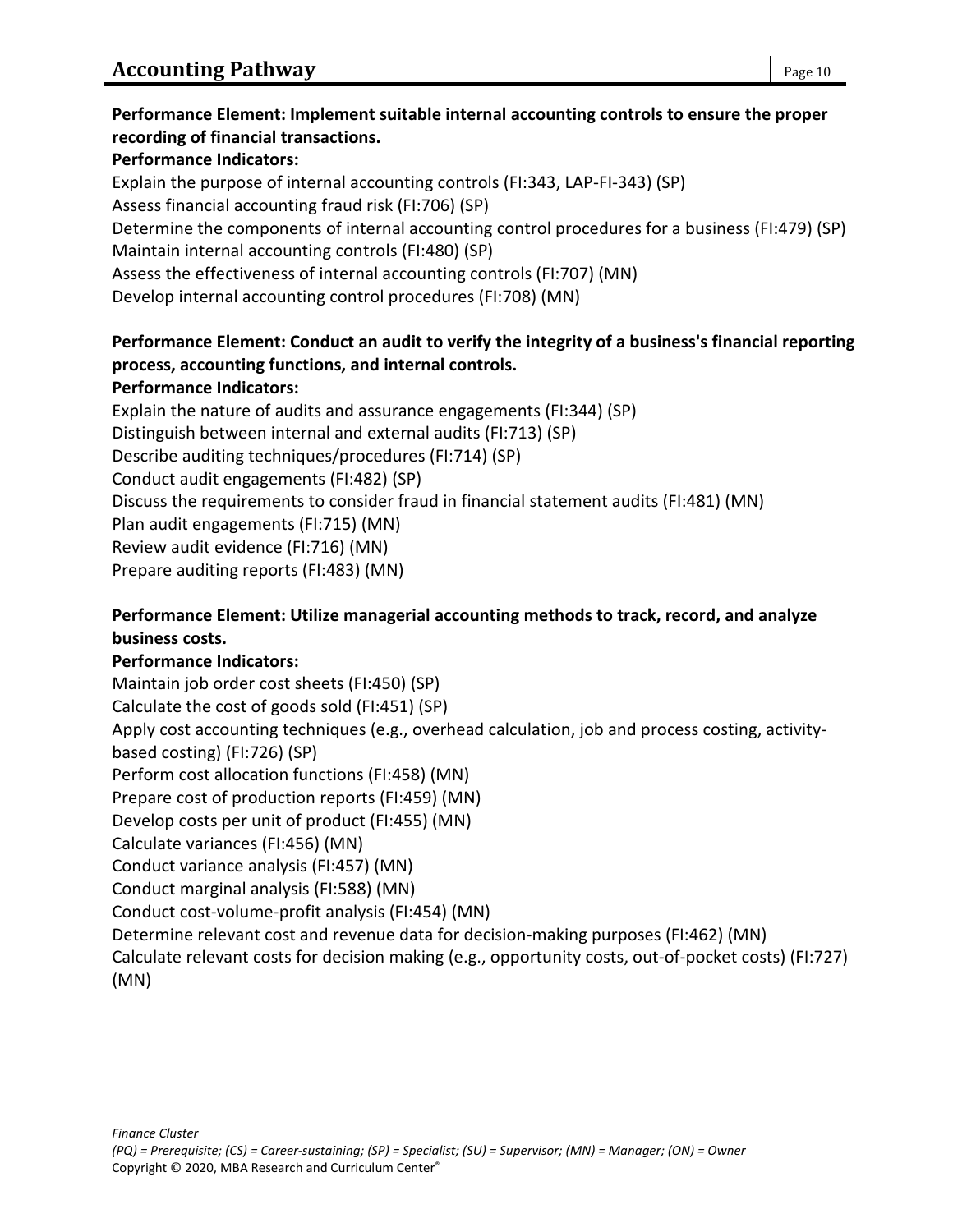#### **Performance Element: Prepare budget reports to make business decisions. Performance Indicators:**

Explain types of budgeting systems (e.g., top-down, bottom-up, incremental, etc.) (FI:728) (SP) Project future revenues and expenses (FI:394) (SP)

Process preliminary budget detail (FI:460) (SP)

Prepare budget statements (e.g., overhead, production, operating, capital expenditure, cash) (FI:461) (MN)

Produce budgeted financial statements (e.g., income statement, balance sheet, cash flows) (FI:685) (MN)

Measure cost-effectiveness of expenditures (FI:689) (MN)

# **Instructional Area: Information Management (NF)**

**Standard: Understands tools, strategies, and systems needed to access, process, maintain, evaluate, and disseminate information to assist business decision-making**

### **Performance Element: Utilize technology to record and analyze accounting transactions. Performance Indicators:**

Use accounting applications and systems (NF:225) (CS) Describe the nature of Extensible Business Reporting Language (XBRL) (NF:226) (SP) Integrate technology into accounting (NF:133) (SP) Preserve automated accounting records (NF:227) (SP)

# **Performance Element: Apply statistical data analysis methods to aid in business data interpretation.**

# **Performance Indicators:**

Select confidence levels (NF:228) (SP) Test data for definitive relationships (NF:229) (SP) Test data for definitive associations (NF:230) (SP) Test data for meaningful differences (NF:231) (SP) Use statistical data inferences to draw preliminary conclusions (NF:232) (SP) Identify types of data analysis modeling techniques (NF:233) (SP) Apply mathematical data analysis modeling techniques (NF:234) (SP) Use data analysis software (NF:235) (SP)

### **Performance Element: Interpret research data into information for business decision-making. Performance Indicators:**

Explain the use of descriptive statistics in business decision making (NF:236) (SP) Interpret descriptive statistics for business decision making (NF:237) (SP) Interpret business data correlations (NF:238) (SP) Draw conclusions on the research question/issue (NF:239) (SP)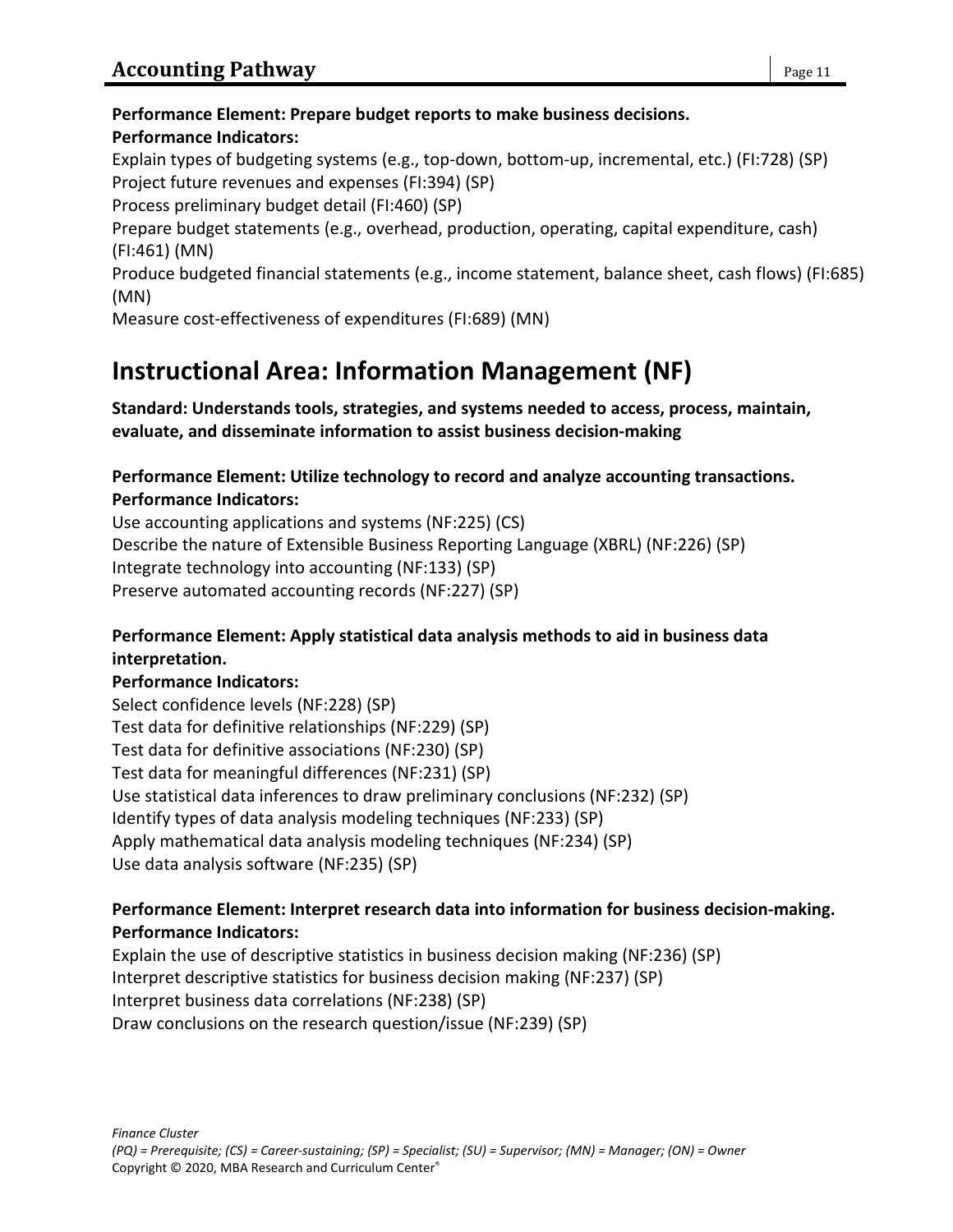# **Instructional Area: Operations (OP)**

**Standard: Understands the processes and systems implemented to monitor, plan, and control the day-to-day activities required for continued business functioning**

# **Performance Element: Develop an understanding of business analysis to improve business functions and activities.**

### **Performance Indicators:**

Discuss the connection between business analysis and business process management (OP:328) (SP) Explain types of requirements (e.g., business, system, functional, nonfunctional) (OP:329) (SP)

# **Performance Element: Analyze business processes to improve business performance. Performance Indicators:**

Document business processes (OP:457) (SP) Identify the business process problem/issue (OP:458) (SP) Define data needs and limitations (e.g., data fields, constraints, assumptions, variations expectations) (OP:459) (SP) Identify data acquisition strategies (OP:460) (SP) Analyze business processes (e.g., measure efficiency, benchmark metrics) (OP:461) (SP) Recommend improvements to business processes (OP:462) (SP)

# **Instructional Area: Professional Development (PD)**

**Standard: Understands concepts, tools, and strategies used to explore, obtain, and develop in a business career**

# **Performance Element: Understand careers in accounting to determine which role and responsibilities best match personal abilities and traits.**

**Performance Indicators:**

Identify career opportunities in accounting (PD:337) (SP) Explain the roles and responsibilities of accounting professionals (PD:338) (SP)

# **Performance Element: Explore career-advancement activities in the accounting industry to enhance professional development.**

# **Performance Indicators:**

Discuss professional designations for accountants (e.g., CPA, CMA, CIA, CFE, etc.) (PD:168) (SP) Describe the services of professional organizations in accounting (PD:339) (SP)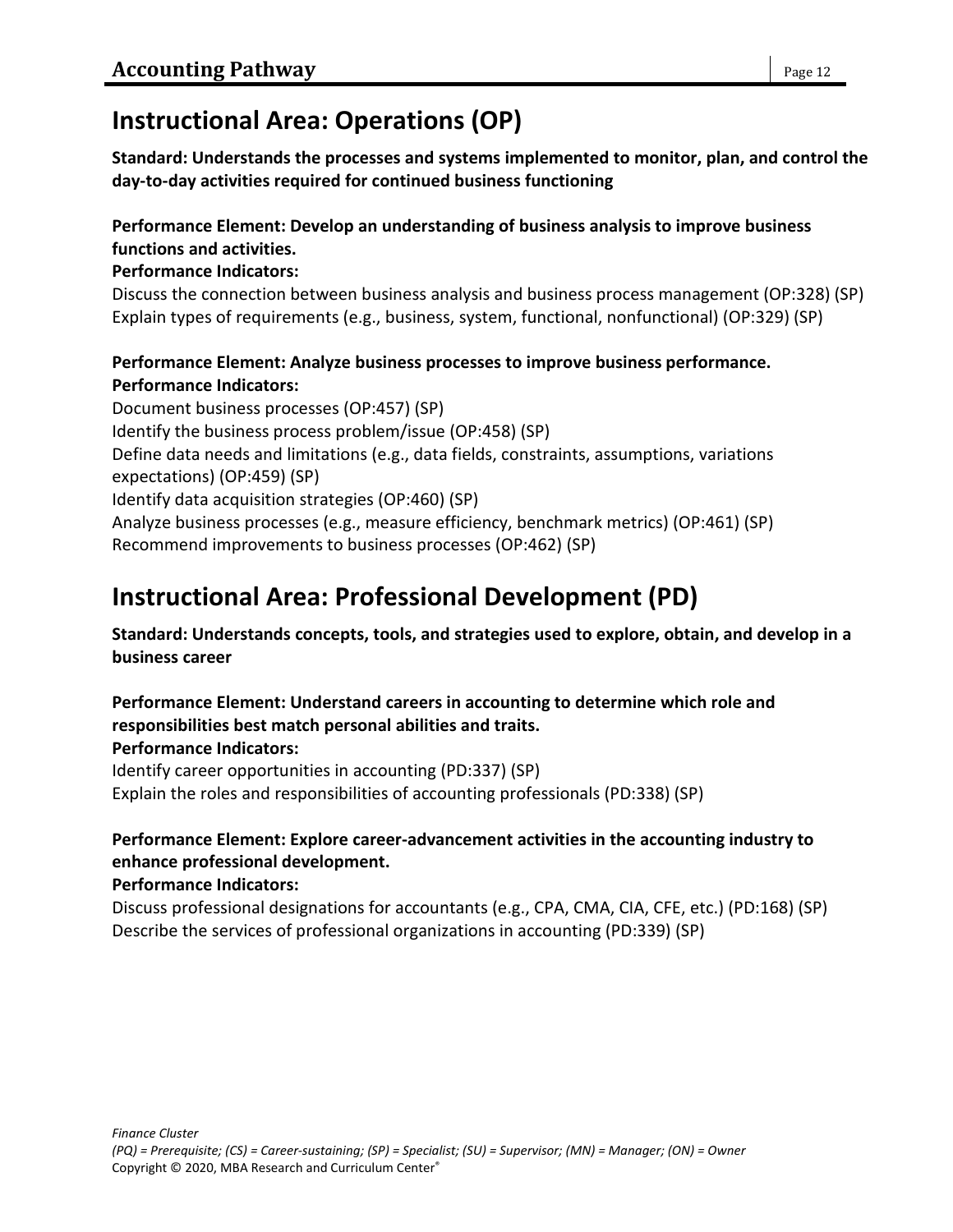# **Performance Element: Acquire knowledge of accounting standards to record, report, and evaluate financial data appropriately.**

### **Performance Indicators:**

Explain the nature of accounting standards (PD:158) (CS)

Discuss the roles and responsibilities of accounting-standard-setting bodies (i.e., SEC, FASB, IASB, GASB) (PD:295) (SP)

Compare U.S. Generally Accepted Accounting Principles (GAAP) and International Financial Reporting Standards (IFRS) (PD:296) (SP)

Discuss the levels and types of external financial reporting (PD:340) (SP)

#### **Performance Element: Acquire knowledge of auditing standards to attest to the integrity of a business's finances.**

#### **Performance Indicators:**

Discuss the nature of auditing/attestation standards (PD:341) (SP)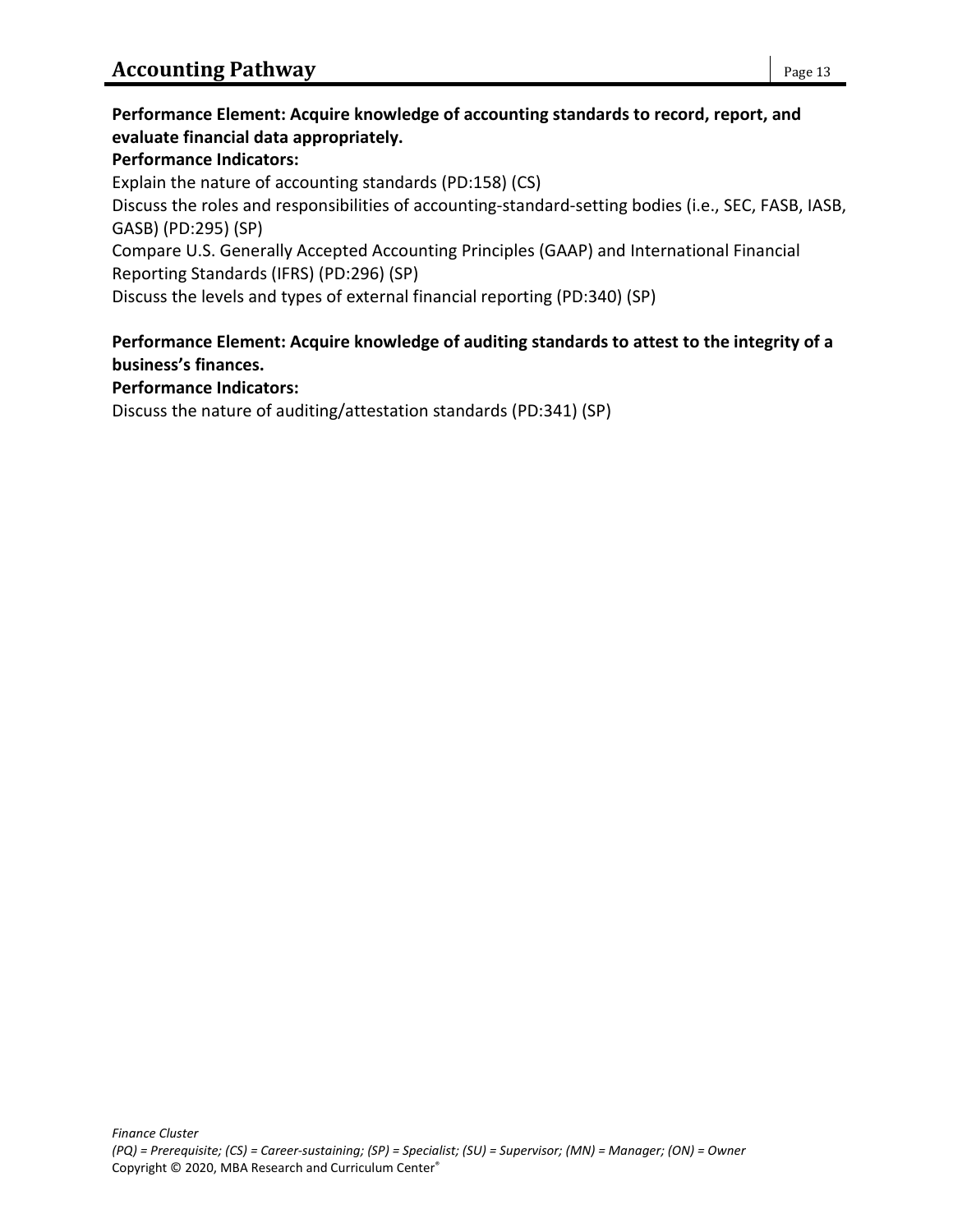# **Instructional Area: Business Law (BL)**

**Standard: Understands business's responsibility to know, abide by, and enforce laws and regulations that affect business operations and transactions**

# **Performance Element: Implement compliance measures in banking to adhere to regulatory requirements.**

### **Performance Indicators:**

Discuss e-compliance issues in banking services (BL:091) (SP) Discuss federal regulation of lending functions (BL:092) (SP) Discuss federal regulation of operations functions in banking services (BL:093) (SP) Discuss the responsibilities of regulatory agencies that oversee the banking industry (BL:094) (SP) Comply with banking regulations (BL:146) (SP) Describe the process for implementing regulatory changes (BL:095) (MN) Describe provisions of bankruptcy law (BL:096) (MN)

### **Performance Element: Develop a compliance program to protect the company wellbeing. Performance Indicators:**

Explain the elements of a compliance program (BL:130) (MN) Discuss functional areas of a compliance audit (BL:131) (MN) Develop a compliance program (BL:132) (MN) Measure compliance program effectiveness (BL:147) (MN)

# **Instructional Area: Customer Relations (CR)**

### **Standard: Understands the techniques and strategies used to foster positive, ongoing relationships with customers**

# **Performance Element: Foster positive relationships with customers to enhance company image. Performance Indicators:**

Discuss the importance of meeting and exceeding customer expectations (CR:015) (CS) Recommend bank solutions to meet client needs (CR:031) (CS) Assist a customer in the opening of an account (CR:032) (CS) Describe the relationships that institutions providing banking services have with their communities (CR:020) (SP) Interpret loan terms for a client (CR:033) (SP)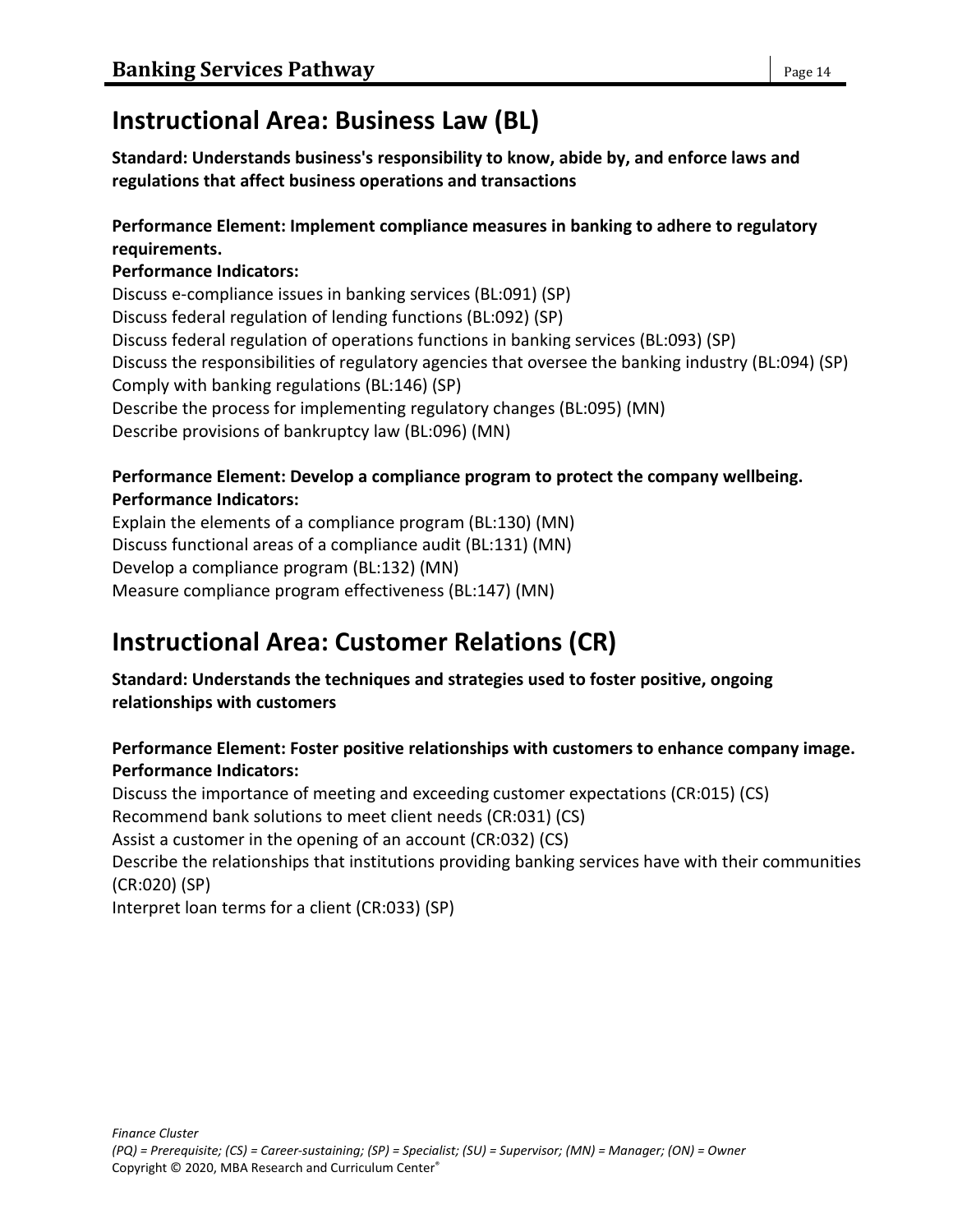# **Instructional Area: Financial Analysis (FI)**

**Standard: Understands tools, strategies, and systems used to maintain, monitor, control, and plan the use of financial resources**

### **Performance Element: Implement suitable internal accounting controls to ensure the proper recording of financial transactions.**

#### **Performance Indicators:**

Explain the purpose of internal accounting controls (FI:343, LAP-FI-343) (SP) Determine the components of internal accounting control procedures for a business (FI:479) (SP)

# **Performance Element: Utilize financial formulas to aid in the growth and stability of banking services.**

### **Performance Indicators:**

Explain key ratios/terms in banking (FI:543) (SP) Compute key banking calculations (e.g., interest, annual percentage rate, exchange rates, etc.) (FI:544) (SP) Explain the CAMELS rating system (i.e. Capital adequacy, Asset quality, Management administration, Earnings, Liquidity, and Sensitivity to market risk) (FI:545) (MN)

# **Performance Element: Manage a profitable investment portfolio to aid in the achievement of organizational goals.**

# **Performance Indicators:**

Describe the nature of bank investment portfolios (FI:608) (SP) Explain economic and marketplace factors impacting bank portfolio quality (FI:609) (SP) Discuss restrictions (e.g., regulatory, accounting) on a bank's investment portfolio (FI:610) (MN) Select customers for portfolios using established criteria (FI:611) (MN) Manage bank investment portfolios (FI:612) (MN) Evaluate investment portfolio performance (FI:613) (MN) Develop portfolio strategies that support the institution's business goals (FI:614) (MN)

# **Performance Element: Assess company performance to enhance bank profitability. Performance Indicators:**

Explain strategies that are often used to maximize bank profitability (FI:490) (MN) Assess the profitability of individual product lines (FI:615) (MN) Assess the adequacy of bank loan loss reserve (FI:616) (MN)

Determine optimal capital levels (FI:617) (MN)

Describe methods used to analyze bank financial performance (FI:618) (MN)

Analyze overall bank financial performance (FI:619) (MN)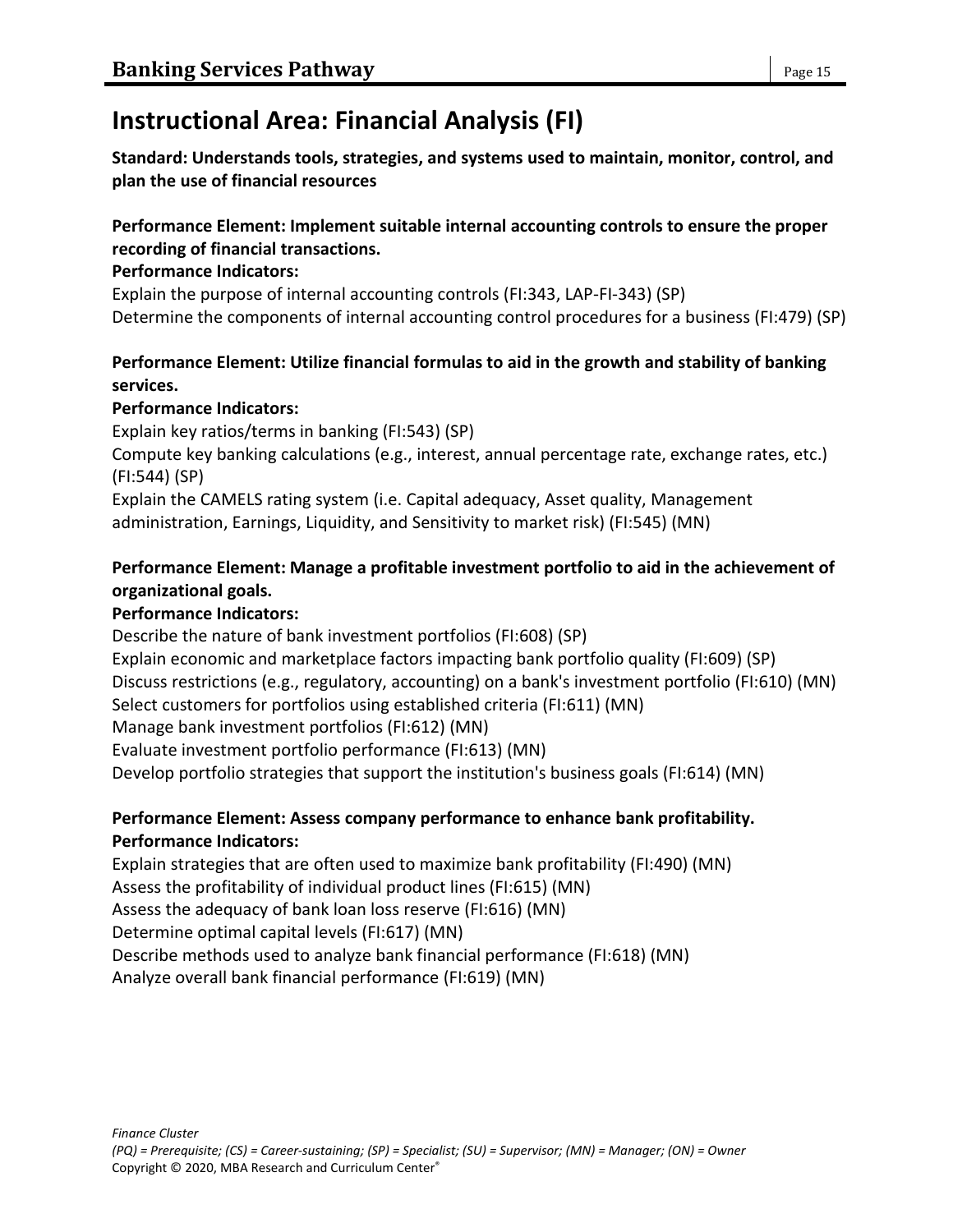# **Performance Element: Conduct an internal audit to verify the integrity of a banking institution's internal controls, liabilities, assets, and operations.**

#### **Performance Indicators:**

Explain aspects of a banking institution's internal audit (FI:620) (MN) Conduct an internal audit of a banking institution (FI:621) (MN) Develop an internal audit plan for a banking institution (FI:622) (MN)

### **Performance Element: Manage financial risks to protect a business's financial well-being. Performance Indicators:**

Assess fraud risk associated with monetary instruments (FI:654) (MN)

# **Instructional Area: Information Management (NF)**

**Standard: Understands tools, strategies, and systems needed to access, process, maintain, evaluate, and disseminate information to assist business decision-making**

# **Performance Element: Acquire fundamental knowledge of banking technology to increase workplace efficiency and effectiveness.**

# **Performance Indicators:**

Discuss the impact of technology on the banking industry (NF:117) (CS)

Utilize coin and currency equipment (e.g., bill strapping machines, coin/currency counters, counterfeit detectors, etc.) (NF:201) (CS)

Fill/empty ATMs (Automatic Teller Machines) (NF:116) (CS)

Use check-processing tools/technology (e.g., endorsers, encoders, joggers, scanners, strippers, etc.) (NF:202) (CS)

Demonstrate proper use of banking security tools/technology (e.g., remote drive-up equipment, safe deposit boxes, vaults, alarm systems, etc.) (NF:203) (SP)

# **Instructional Area: Operations (OP)**

**Standard: Understands the processes and systems implemented to monitor, plan, and control the day-to-day activities required for continued business functioning**

# **Performance Element: Acquire knowledge of bank security programs to minimize chance for loss. Performance Indicators:**

Discuss procedures for the secure handling of cash (OP:217) (CS)

Discuss the secure handling of checks (OP:218) (CS)

Explain procedures for detecting and reporting counterfeit currency (OP:219) (CS)

Describe crimes to which a bank could fall victim (e.g., fraud, robbery, phishing, etc.) (OP:220) (CS)

Discuss the elements and role of a bank security program (OP:221) (SP)

Describe the nature of business continuity plans (OP:222) (MN)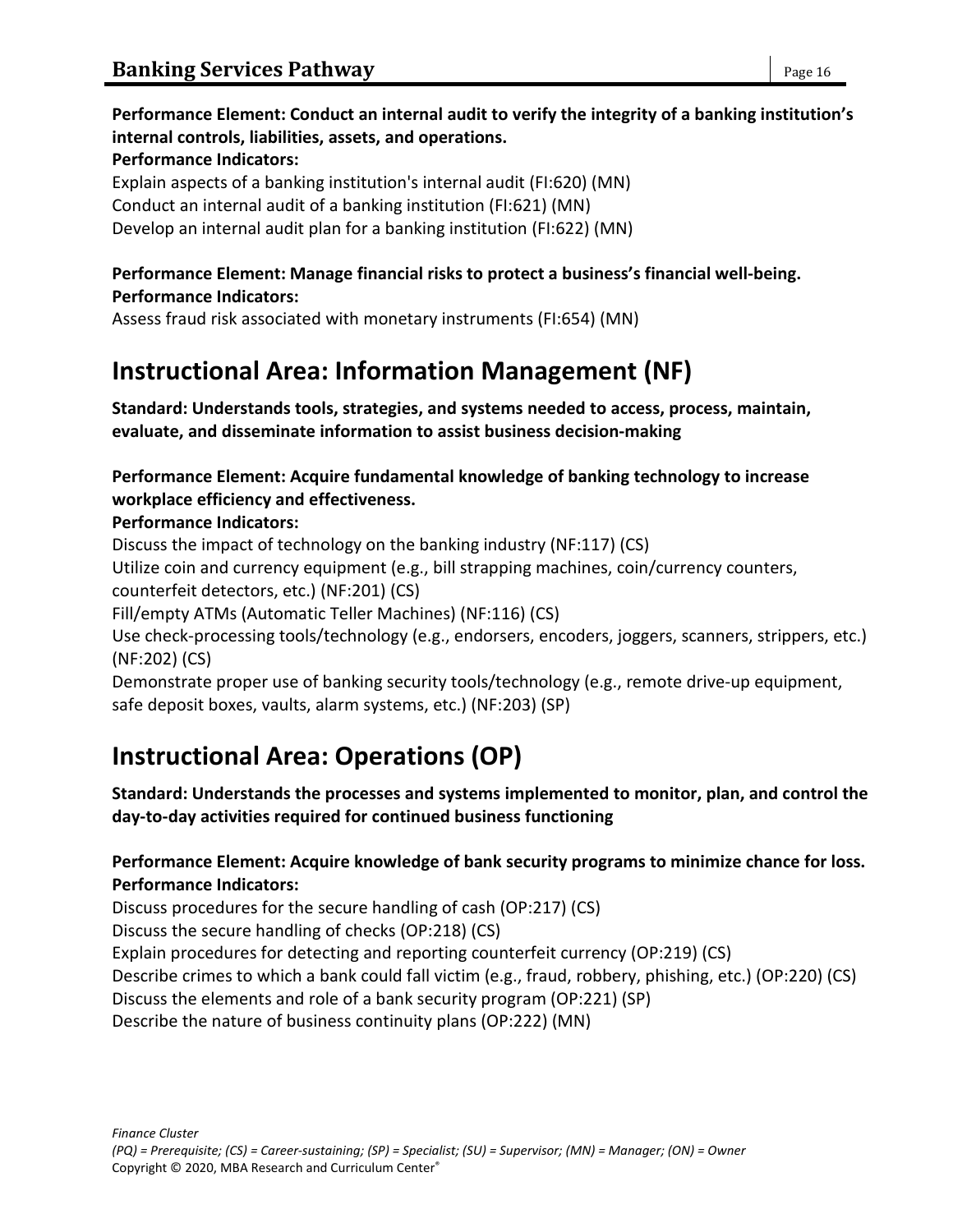# **Performance Element: Perform daily banking activities to process monetary instruments. Performance Indicators:**

Process damaged and/or mutilated currency and coin (OP:271) (CS) Order and deposit currency/coin (OP:272) (CS) Deposit checks (OP:273) (CS) Handle differences in cash received/deposited (OP:274) (SP) Identify requirements for transporting cash (OP:275) (SP) Process transactions in negotiable monetary instruments (e.g., money orders, travelers checks, cashier checks, bearer bonds) (OP:446) (SP) Discuss the role of the Federal Reserve system in banking operations (OP:276) (SP)

# **Performance Element: Underwrite loan applications to determine creditworthiness of customers. Performance Indicators:**

Describe the loan application generating process (OP:277) (SP) Explain the process of credit analysis (OP:278) (SP) Describe factors affecting loan pricing and loan structuring (OP:279) (SP) Underwrite a loan application (OP:280) (SP)

### **Performance Element: Acquire knowledge of problem loan management to protect the institution's financial wellbeing.**

# **Performance Indicators:**

Discuss the nature of problem loan management (OP:283) (SP) Handle problem loans (OP:284) (MN)

# **Performance Element: Understand real estate lending to service bank loans and mortgages. Performance Indicators:**

Discuss the involvement of financial institutions in the real estate industry (OP:186) (SP) Explain approaches to real estate lending (OP:281) (SP) Discuss the nature of the secondary mortgage market (OP:363) (SP) Describe the functions and responsibilities of the loan servicing department (OP:282) (SP)

# **Performance Element: Apply knowledge of trust activities to fulfill the fiduciary obligations of a banking institution.**

# **Performance Indicators:**

Describe trust department policies and procedures (OP:364) (SP) Discuss the administrative duties associated with trusts (OP:365) (SP) Explain the estate planning process (OP:366) (SP) Manage receipts and payments for a trust (OP:368) (SP) Develop an estate plan for clients (OP:367) (MN) Identify factors to consider prior to making discretionary distributions from a trust (OP:369) (MN) Establish trusts for clients (OP:370) (MN)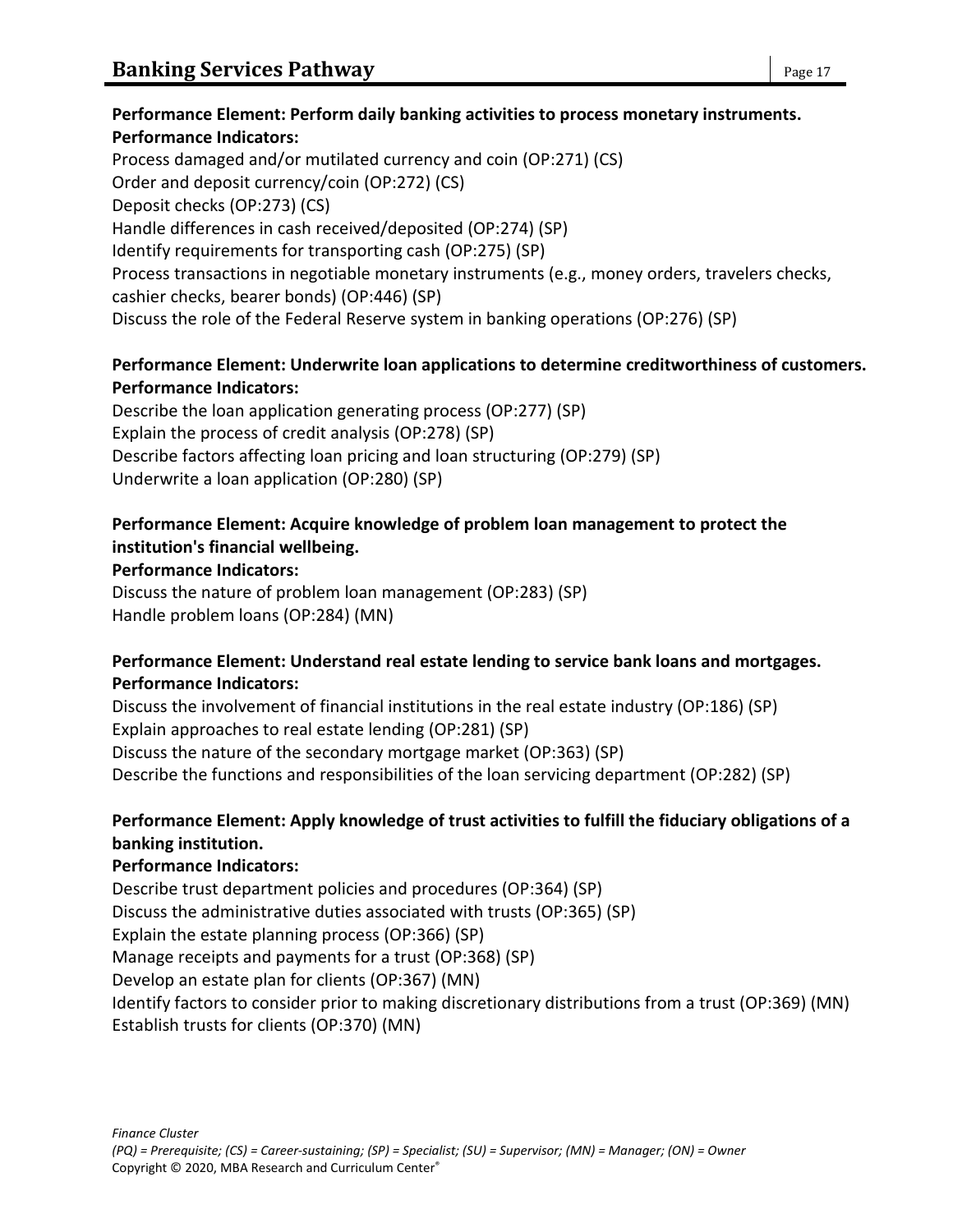# **Performance Element: Manage operational risks to protect a business's financial well-being. Performance Indicators:**

Identify the factors that contribute to operational risk (e.g., insufficient training, lack of supervision, inadequate security, poor system design, poor HR policies) (OP:447) (SP) Discuss the nature of operational risk management (OP:448) (SP)

# **Instructional Area: Professional Development (PD)**

**Standard: Understands concepts, tools, and strategies used to explore, obtain, and develop in a business career**

**Performance Element: Understand careers in banking services to determine which role and responsibilities best match personal abilities and traits.**

**Performance Indicators:**

Explain career opportunities in banking services (PD:285) (SP)

#### **Performance Element: Explore career-advancement activities in banking services to enhance professional development.**

#### **Performance Indicators:**

Discuss professional designations for banking professionals (PD:286) (SP) Describe the services of professional organizations in banking services (PD:287) (SP)

# **Performance Element: Acquire knowledge of banking processes and services to facilitate workplace activities.**

# **Performance Indicators:**

Describe the nature of retail/business banking processes (PD:204) (CS) Describe types of retail/business banking products and services (PD:154) (CS) Describe basic teller performance standards (PD:207) (CS) Describe the importance of selling in the banking industry (PD:298) (CS) Discuss the nature of loan products (PD:155) (SP) Describe trust services available to customers (PD:208) (SP) Describe international services available to customers (PD:299) (SP) Cross-sell banking products and services (PD:300) (SP)

#### **Performance Element: Acquire knowledge of the banking industry to understand the environment in which its services are offered. Performance Indicators:**

Discuss ethical issues in the banking industry (PD:192) (SP) Explain the evolution of commercial banking (PD:191) (SP) Discuss the fiduciary role of banks (PD:193) (MN) Describe bank policies that pertain to fiduciary activities (PD:194) (MN)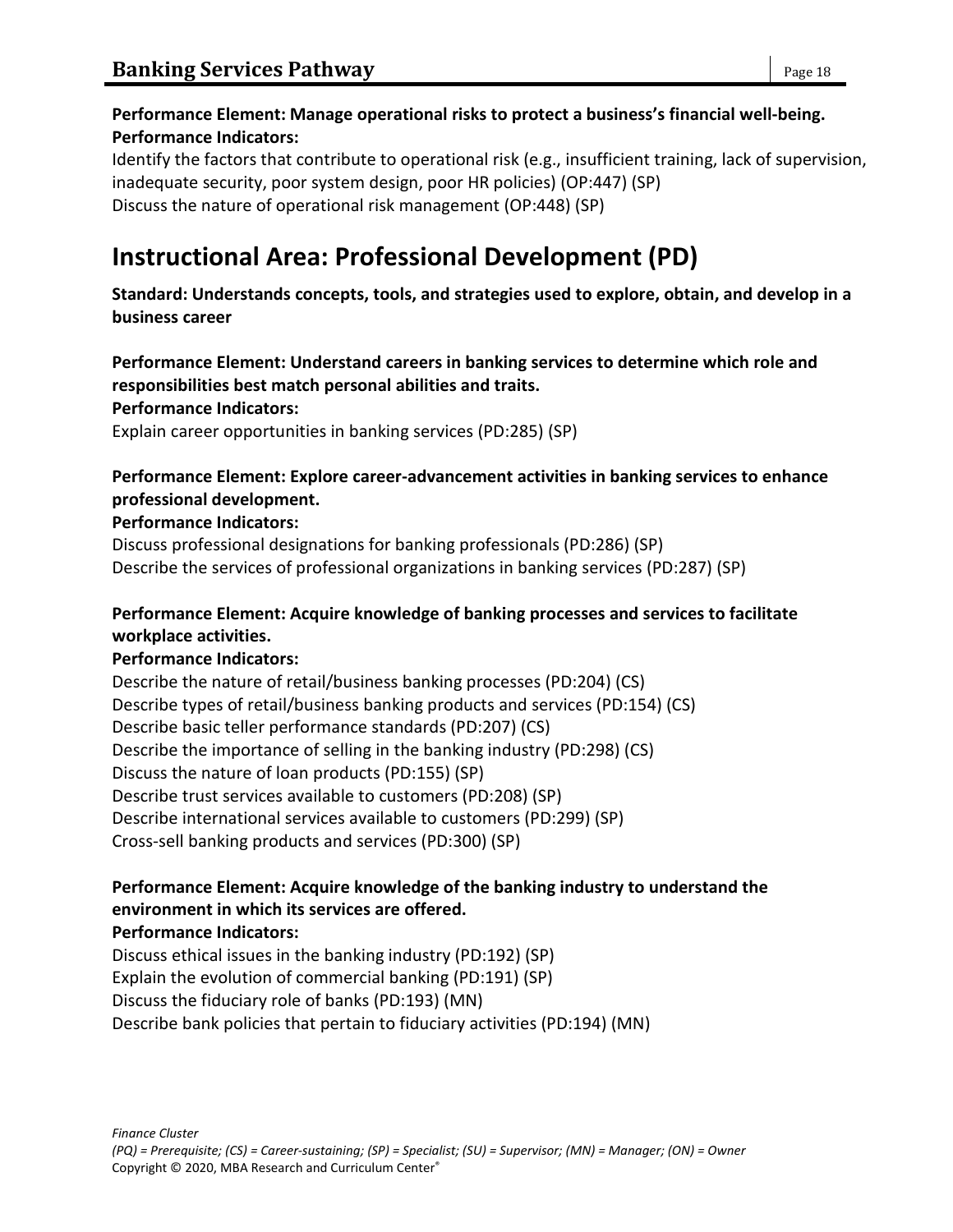# **Performance Element: Understand types of banking institutions to be aware of their roles in providing banking services.**

### **Performance Indicators:**

Describe types of banking institutions (e.g., central banks, retail banks, universal banks, etc.) (PD:288) (SP)

Describe the nature of the national banking system (PD:195) (SP)

Discuss the role of credit unions (PD:200) (SP)

Explain the role of savings and loan associations (PD:201) (SP)

Discuss the nature and scope of investment banking (PD:198) (MN)

Discuss the role of the World Bank Group in international financial assistance (PD:202) (MN) Explain the nature of government agencies that provide financing to businesses (e.g., Export-Import Bank of the United States, Small Business Administration, etc.) (PD:203) (MN)

# **Instructional Area: Risk Management (RM)**

**Standard: Understands risk-management strategies and techniques used to minimize business loss**

# **Performance Element: Manage risk to protect a business's well-being. Performance Indicators:**

Discuss the nature of global risk (RM:065) (SP) Monitor third-party relationships for potential risk (RM:066) (SP) Discuss the nature of credit risk management (RM:064) (MN) Discuss reasons to integrate risk management into business operations (RM:055) (MN) Assess enterprise risk (RM:067) (MN) Integrate risk management into business operations (RM:057) (MN) Coordinate contingency planning (RM:068) (MN) Evaluate contingency planning (RM:069) (MN)

# **Performance Element: Use risk management techniques to minimize the chance of bank failure. Performance Indicators:**

Explain the nature of interest rate risk (RM:050) (MN) Measure interest rate risk (RM:070) (MN) Manage interest rate risk (RM:051) (MN) Describe factors impacting liquidity risk (RM:071) (MN) Evaluate liquidity risk (RM:072) (MN) Manage liquidity risk (RM:073) (MN)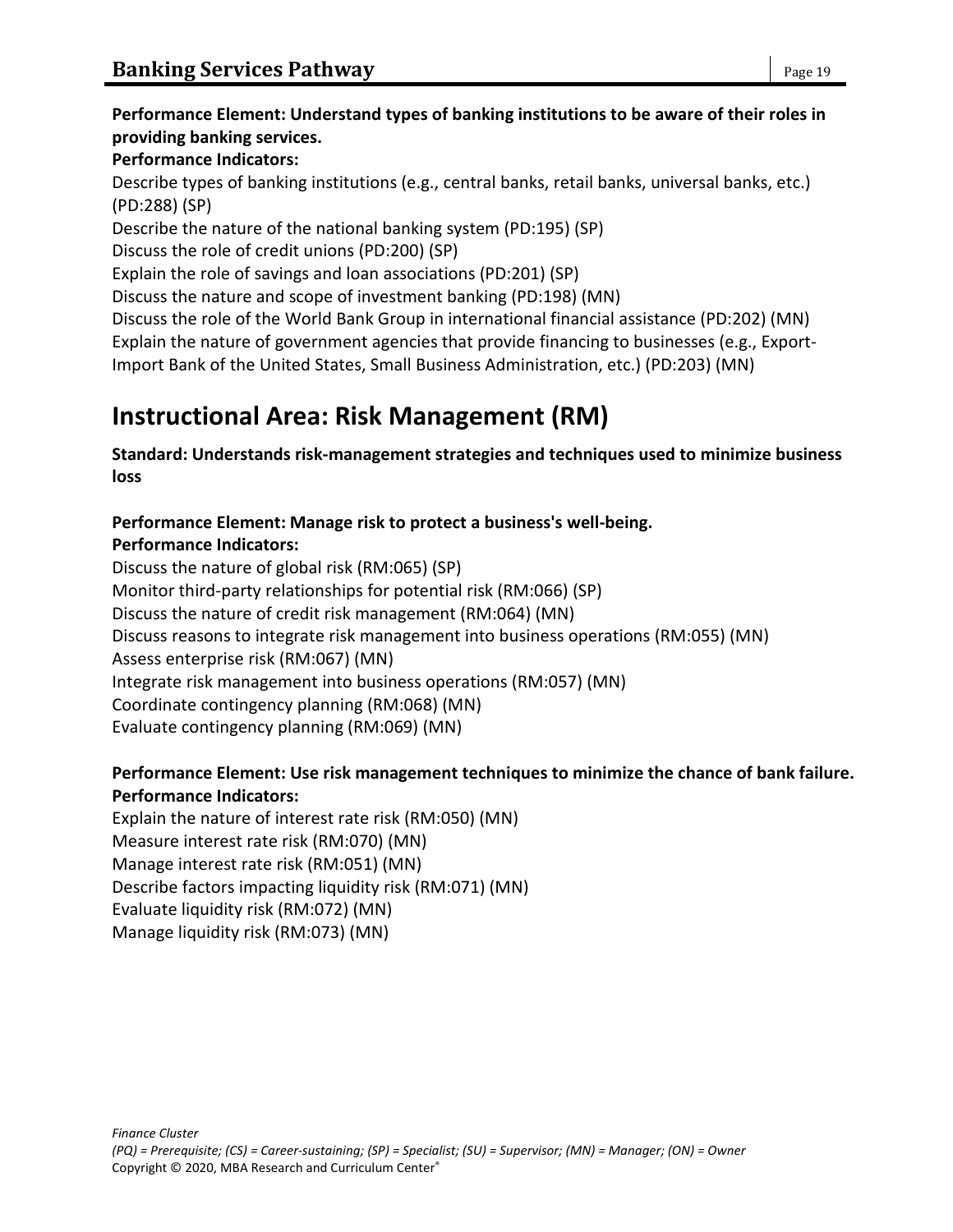# **Instructional Area: Business Law (BL)**

**Standard: Understands business's responsibility to know, abide by, and enforce laws and regulations that affect business operations and transactions**

# **Performance Element: Implement compliance measures in corporate finance to adhere to regulatory requirements.**

# **Performance Indicators:**

Comply with financial reporting and internal control laws and regulations in corporate finance (BL:155) (SP)

Comply with regulations and laws governing ownership change transactions (BL:099) (MN) Comply with U.S. Securities and Exchange Commission Division of Corporation Finance requirements (BL:100) (MN)

# **Instructional Area: Emotional Intelligence (EI)**

**Standard: Understands techniques, strategies, and systems used to foster self-understanding and enhance relationships with others**

**Performance Element: Manage internal and external business relationships to foster positive interactions.**

# **Performance Indicators:**

Explain the impact of business customs and practices on global trade (EI:082) (SP) Describe the nature of business customs and practices in the North American market (EI:083) (SP) Explain the nature of business customs and practices in Western Europe (EI:084) (SP) Explain the nature of business customs and practices in Eastern Europe (EI:117) (SP) Explain the nature of business customs and practices in Latin America (EI:085) (SP) Describe the nature of business customs and practices in the Pacific Rim (EI:086) (SP) Discuss the nature of business customs and practices in the Middle East (EI:087) (SP) Explain the nature of business customs and practices in South Asia (EI:118) (SP) Describe the nature of business customs and practices in Northern Africa (EI:119) (SP) Discuss the nature of business customs and practices in Sub-Saharan Africa (EI:120) (SP)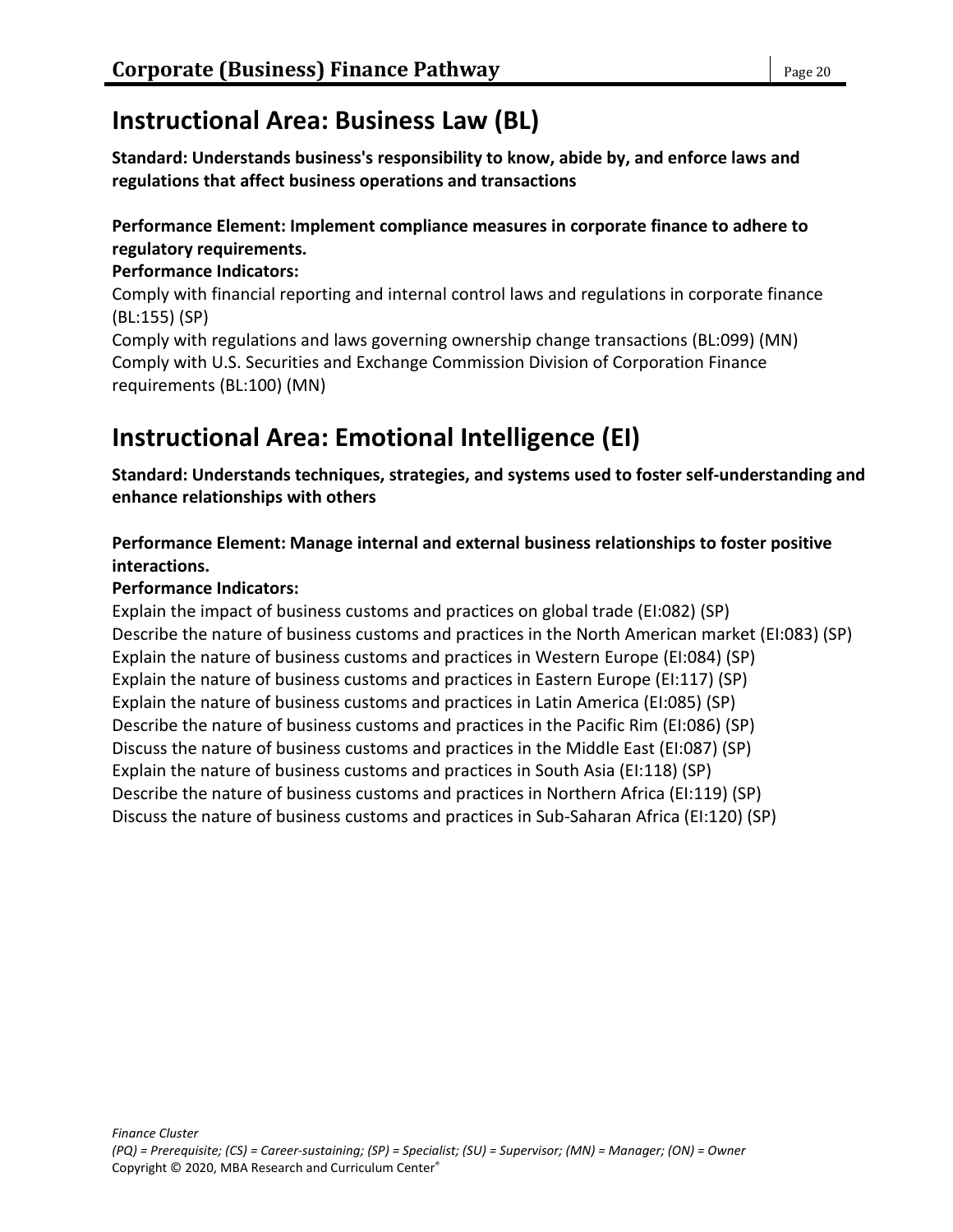# **Instructional Area: Financial Analysis (FI)**

**Standard: Understands tools, strategies, and systems used to maintain, monitor, control, and plan the use of financial resources**

#### **Performance Element: Understand fundamental financial concepts to appropriately manage business finances.**

#### **Performance Indicators:**

Discuss the nature of depreciation (FI:345) (SP) Describe the nature of cash flows (FI:359) (SP) Discuss the nature of corporate bonds (FI:523) (SP) Discuss the cost of corporate bonds (FI:524) (SP) Discuss the issuance of stock from a corporation (FI:526) (SP) Discuss the cost of common stock (FI:528) (SP) Discuss the nature of stock options (FI:729) (SP) Discuss the nature of Initial Public Offerings (FI:730) (SP)

### **Performance Element: Calculate business ratios to evaluate company performance. Performance Indicators:**

Determine business liquidity (FI:551) (MN) Calculate activity/efficiency ratios (FI:552) (MN) Calculate debt/leverage ratios (FI:553) (MN) Calculate business profitability (FI:554) (MN) Calculate market ratios (FI:555) (MN) Discuss the use of benchmarks when analyzing ratios (FI:556) (MN) Describe bankruptcy prediction models (FI:557) (MN) Establish expectations for key performance indicators (FI:731) (MN) Calculate internal performance measures (e.g., product-line profitability, business unit profitability, return on investments) (FI:732) (MN)

#### **Performance Element: Manage payment and collection systems to efficiently use cash. Performance Indicators:**

Describe components of a payment system (FI:733) (SP) Describe components of a collection system (FI:734) (SP) Manage bank accounts (e.g., scope of services, fee structures, system integration) (FI:735) (SP) Manage banking relationships (FI:736) (MN) Design payment system structure (FI:737) (MN) Design collection system structure (FI:738) (MN)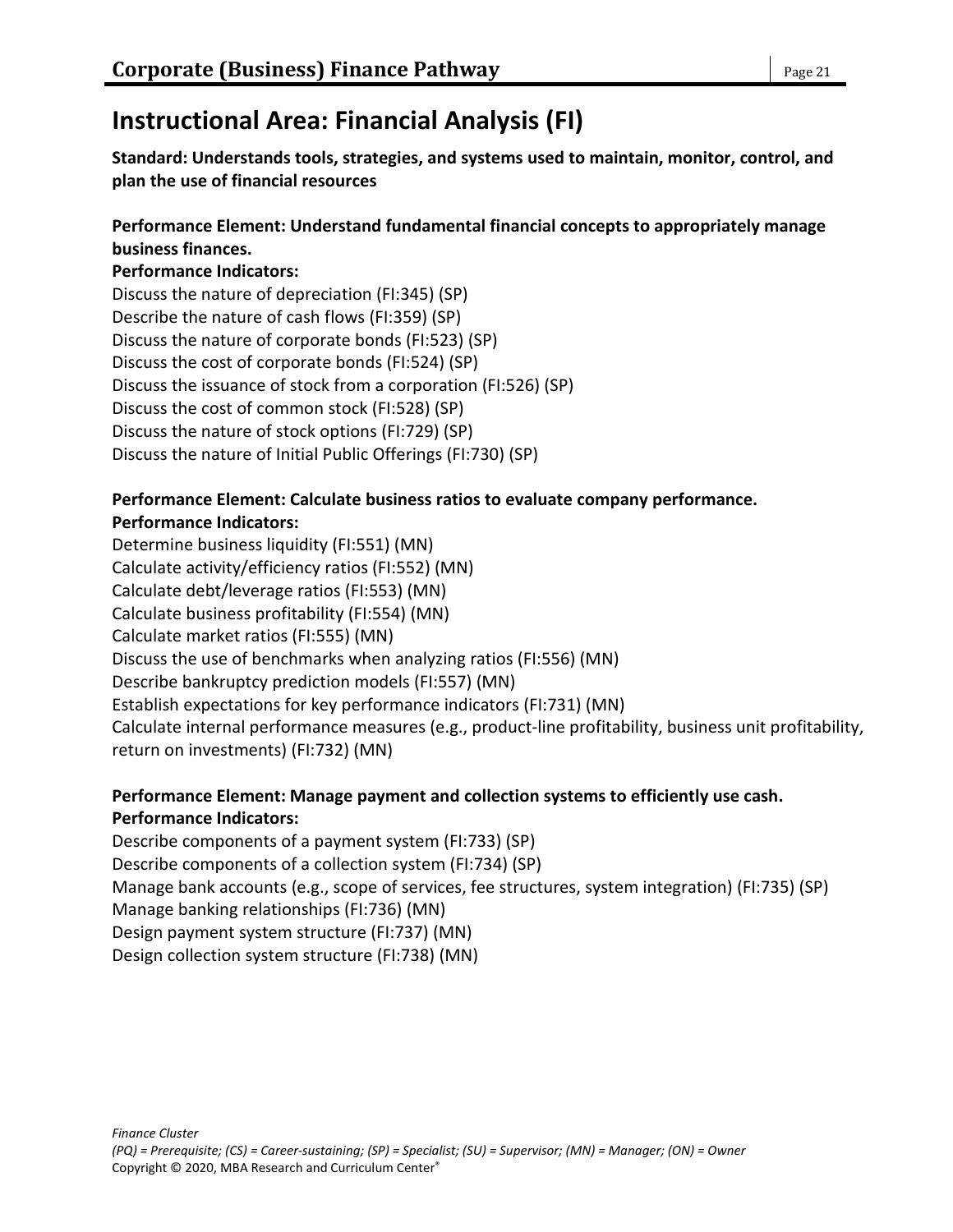#### **Performance Element: Use short-term financial management to manage current assets and liabilities.**

# **Performance Indicators:**

Describe the nature of short-term financial management (FI:513) (SP) Describe cash management procedures (FI:739) (SP) Explain the use of cash budgets (FI:505) (SP) Analyze the impact of accounts payable schedules on working capital (FI:633) (SP) Analyze the impact of accounts receivable collection on working capital cycle (FI:637) (SP) Discuss the impact of employee benefits on business financials (FI:639) (SP) Discuss the impact of obsolescence on business expense (FI:641) (SP) Prepare cash flow budgets/forecasts (FI:507) (SP) Analyze cash budget/forecast variances (FI:508) (SP) Evaluate leases (FI:740) (SP) Analyze cash-flow patterns (FI:100) (MN)

# **Performance Element: Apply strategies to improve liquidity**

### **Performance Indicators:**

Develop policies to manage trade credit (FI:741) (SP) Establish strategies to improve working capital (e.g., receivables management, payables management, inventory management) (FI:742) (MN) Manage cash flow (FI:225) (MN) Develop domestic tax strategies (FI:743) (MN)

# **Performance Element: Apply knowledge of capital markets to make suitable financial decisions. Performance Indicators:**

Explain the role of capital markets in business finance (FI:360) (SP)

Calculate stock-related values (e.g., the value of a constant growth stock, the expected value of future dividends, the expected rate of return, etc.) (FI:367) (SP)

Calculate bond-related values (e.g., the price of a bond given its yield to maturity, the coupon interest payment for a bond, the effects of interest rates on the price of a bond, etc.) (FI:236) (SP) Determine the impact of business decisions on capital market prices (FI:744) (MN)

# **Performance Element: Explore capital budgeting to understand the capital expenditure decisionmaking process.**

# **Performance Indicators:**

Discuss the capital budgeting process (FI:491) (MN)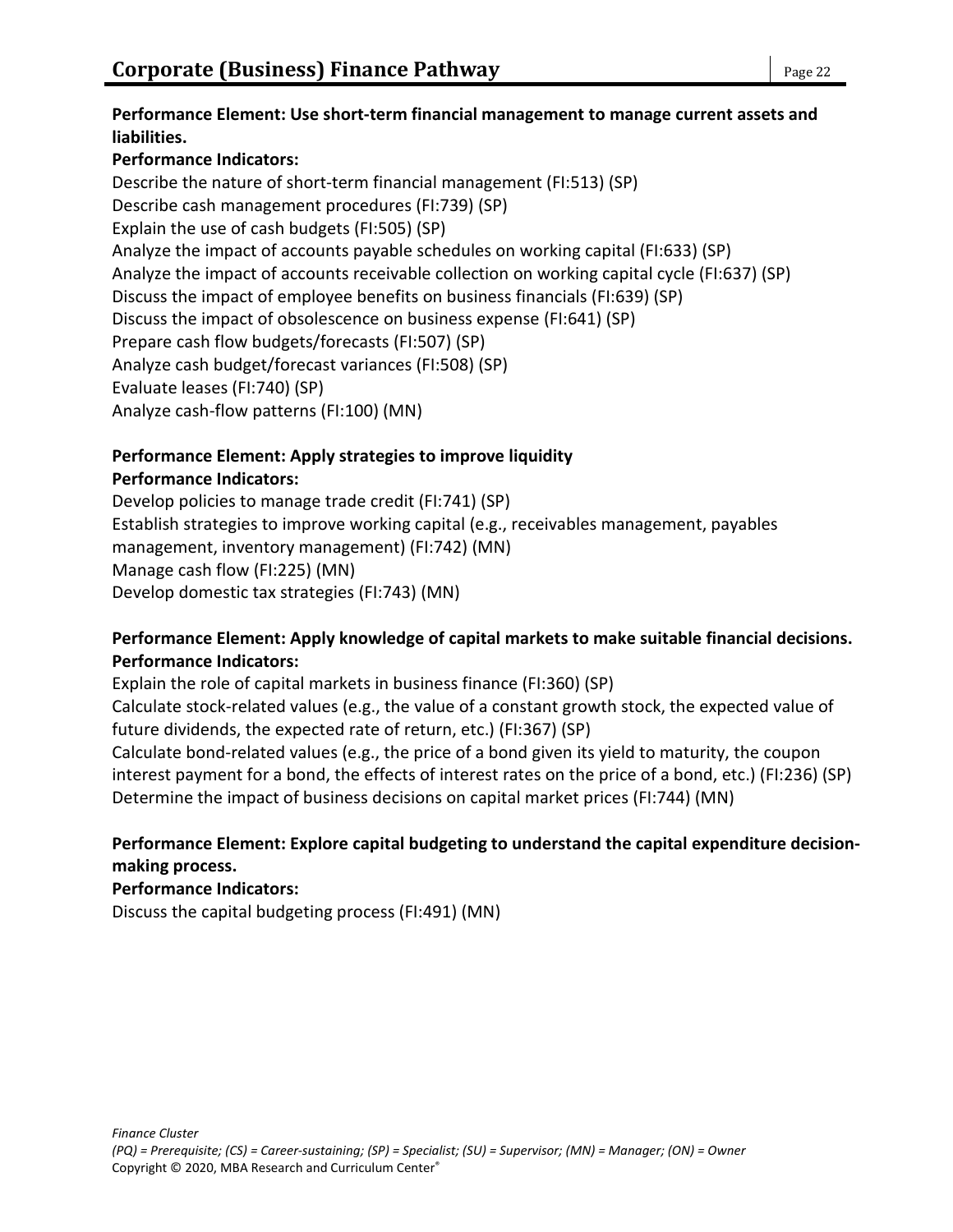# **Performance Element: Analyze finances to assist in capital budgeting decision-making. Performance Indicators:**

Explain the nature of capital investment (FI:078) (SP) Explain methods used to analyze capital investments (e.g., payback period, discounted break-even, net present value, accounting rate of return, internal rate of return, etc.) (FI:745) (SP) Explain the impact of the cost of capital on capital investments (FI:746) (SP) Calculate the cost of capital and its components (e.g., debt, equity) (FI:747) (SP) Calculate cash flows associated with an investment (e.g., initial investment, operating cash inflows, operating cash outflows, terminal flows) (FI:492) (SP) Use the time value of money to make business decisions (e.g., projects, investments, etc.) (FI:646) (SP) Calculate capital investment return (e.g., payback, net present value, internal rate of return) (FI:748) (SP)

Prepare capital expenditure budget (FI:749) (MN)

# **Performance Element: Analyze proposed business projects to select acceptable project that enhances firm value**

### **Performance Indicators:**

Identify project benefits and costs (FI:750) (SP) Establish parameters for project prioritization (FI:751) (MN) Prepare project funding recommendation (FI:752) (MN)

#### **Performance Element: Manage capital investments to realize expected benefits. Performance Indicators:**

Monitor project portfolio (FI:753) (SP) Calculate return on investment (ROI) (FI:647) (MN) Conduct post-investment audit (FI:754) (MN) Manage project portfolio performance (FI:755) (MN)

# **Performance Element: Utilize capital market securities to secure financing for a company. Performance Indicators:**

Determine the cost of corporate bonds (FI:525) (MN) Calculate the cost of preferred stock (FI:527) (MN) Calculate the cost of common stock (FI:529) (MN) Discuss ways to determine the best financing option for a company (FI:521) (MN) Determine financing options for a company (FI:522) (MN)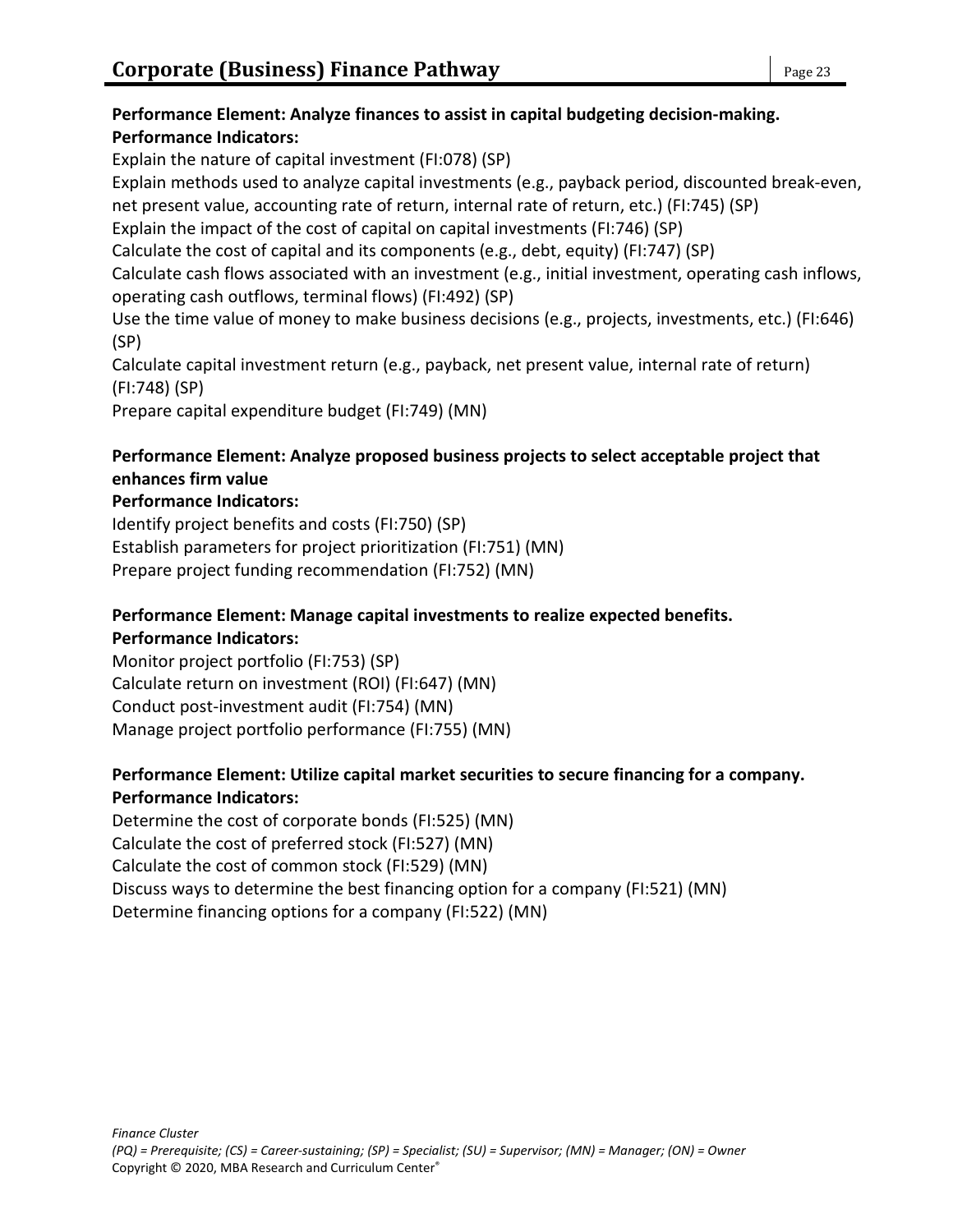# **Performance Element: Use long-term financial management to ensure solvency. Performance Indicators:** Manage loans (FI:756) (SP)

Manage investment portfolio (FI:757) (SP) Manage pension investment portfolio (FI:758) (SP) Discuss factors influencing the short-term/long-term finance mix for an organization (FI:759) (MN) Develop debt management strategy (FI:760) (MN) Develop investment management strategy (FI:761) (MN)

# **Performance Element: Apply fundamental knowledge of dividends to assist in the distribution of dividends.**

# **Performance Indicators:**

Explain forms of dividends (FI:346) (SP) Explain the nature of dividend reinvestment plans (DRIPs) (FI:530) (SP) Describe the effect of a firm's dividend decisions on its external financing requirements (FI:531) (MN) Discuss the residual theory of dividends (FI:532) (MN) Describe the impact of dividends on the value of the firm (FI:533) (MN) Explain the nature of a dividend policy (FI:534) (MN) Discuss factors to consider when deciding on the form of dividend distribution (FI:535) (MN) Prepare capital plan (FI:762) (MN)

# **Performance Element: Apply strategies to manage international cash flow needs. Performance Indicators:**

Explain the nature of international corporate finance (e.g., managing transaction exposure, financing international trade, etc.) (FI:763) (MN) Discuss international liquidity issues (FI:764) (MN) Manage international cash flows (FI:765) (MN) Manage international working capital levels (FI:766) (MN) Develop international tax strategies (FI:767) (MN)

# **Performance Element: Understand financial planning in business finance to strive for business goals.**

# **Performance Indicators:**

Discuss the financial planning process (FI:502) (SP) Discuss the nature of short-term (operating) financial plans (FI:503) (SP) Describe the nature of long-term (strategic) financial plans (FI:504) (MN) Describe the nature of tax planning (FI:776) (MN)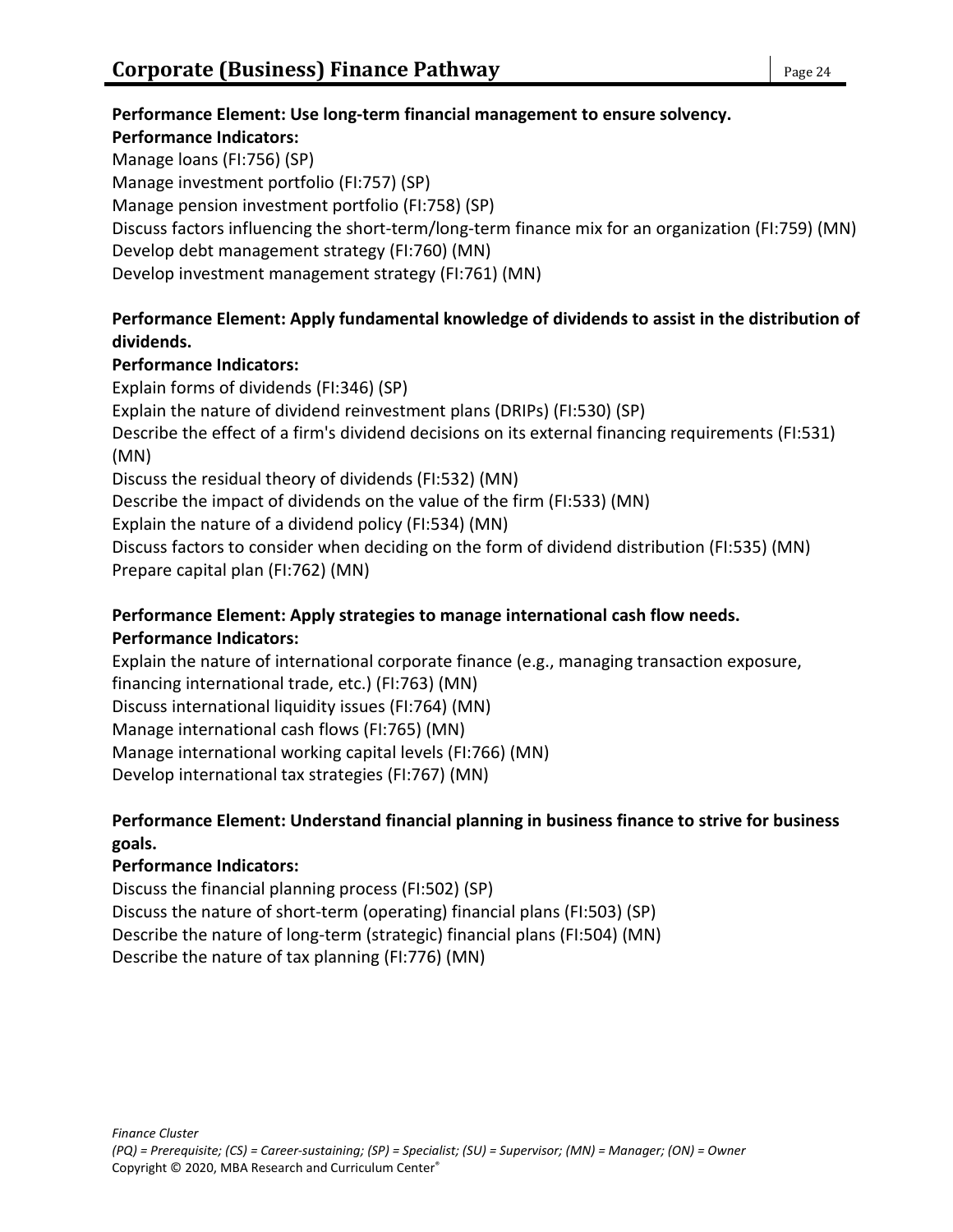# **Performance Element: Understand the fundamentals of managerial accounting to aid in financial decision-making.**

# **Performance Indicators:**

Differentiate among management accounting responsibility centers (i.e., cost, profit, investment, revenue) (FI:717) (SP)

Discuss the use of cost-volume-profit analysis (FI:718) (SP)

Discuss cost accounting systems and overhead allocation (e.g., job order costing, process costing, activity-based costing [ABC], project costing) (FI:719) (SP)

Distinguish between variable costing and absorption costing (FI:720) (SP)

Describe common management accounting performance measures (e.g., balanced scorecard, return on investment [ROI], customer profitability analysis, etc.) (FI:721) (SP)

Discuss the role of standard costing in the preparation and analysis of budgets (FI:722) (SP) Describe the nature of flexible budgets (FI:723) (SP)

Explain the role of transfer pricing in managerial accounting (FI:724) (SP)

Explain the impact of business operational practices (e.g., total quality management [TQM], lean production, just-in-time [JIT], etc.) on managerial accounting (FI:725) (SP)

# **Performance Element: Conduct profit planning to forecast business profit.**

# **Performance Indicators:**

Perform budgetary cost analysis (e.g., direct cost, indirect cost, sunk cost, differential cost, etc.) (FI:768) (SP)

Perform responsibility center budgeting (i.e., cost, profit, investment, revenue) (FI:769) (SP)

Discuss the nature of pro forma statements (FI:509) (SP)

Set achievable financial goals (FI:770) (MN)

Develop a pro forma income statement (FI:510) (MN)

Prepare a pro forma balance sheet (FI:511) (MN)

Prepare a pro forma cash flow statement (FI:602) (MN)

Evaluate pro forma statements (FI:512) (MN)

Measure cost-effectiveness of aggregate expenditures (FI:771) (MN)

# **Performance Element: Utilize a company's financial statements to analyze its financial situation. Performance Indicators:**

Discuss the analysis of a company's financial situation using its financial statements (FI:546) (SP) Discuss external forces affecting a company's value (FI:547) (SP) Explain how value is created for a company (FI:548) (SP) Analyze a company's financial situation (FI:549) (MN) Calculate business value (FI:584) (MN)

# **Performance Element: Produce financial reports to communicate the results of business activity. Performance Indicators:**

Analyze transactions and accounts (e.g., purchase, sales, sales returns and allowances, uncollectible accounts, depreciation, debt) (FI:449) (SP)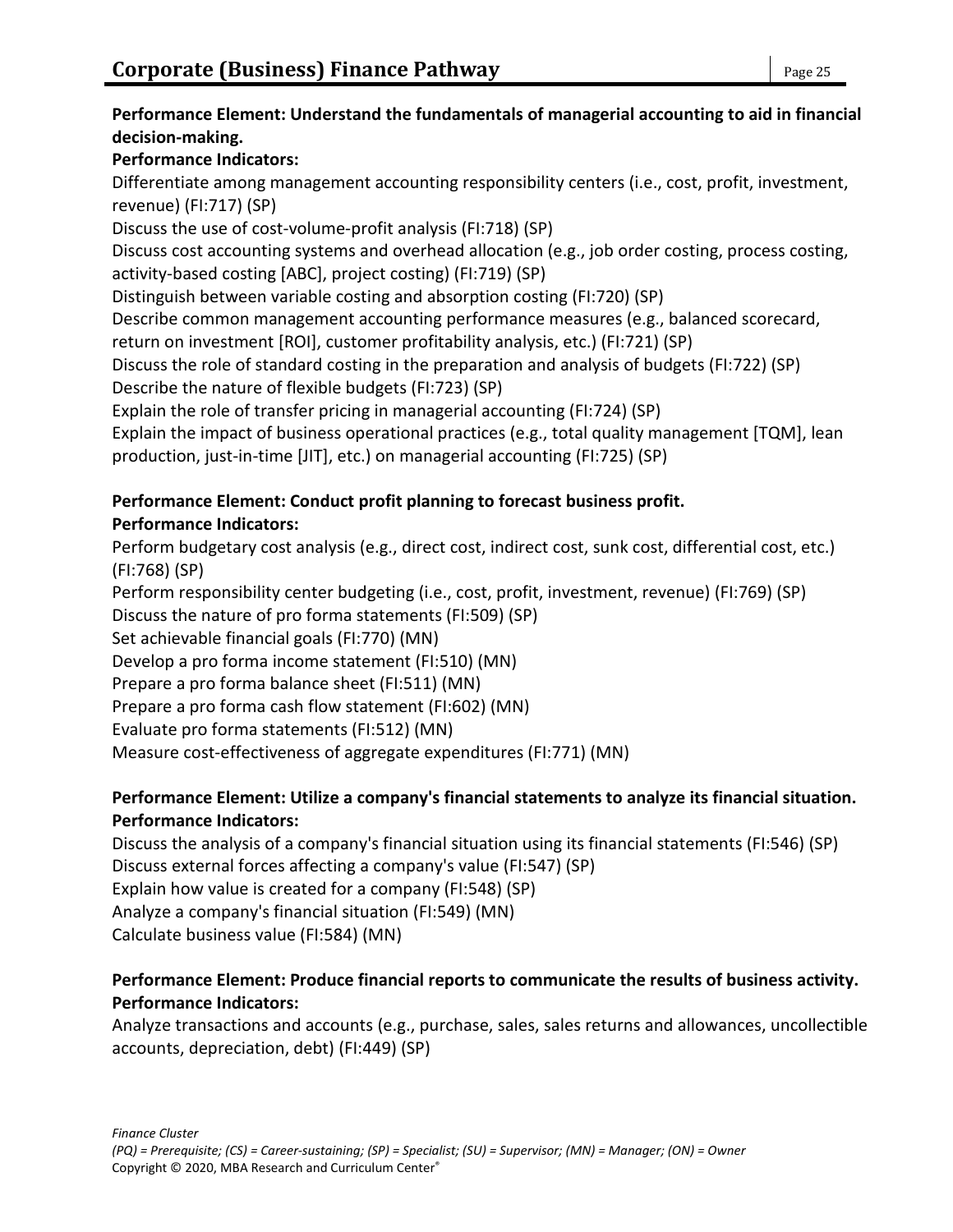### **Performance Element: Analyze ownership change transactions to aid in corporate growth and development.**

# **Performance Indicators:**

Compare mergers and acquisitions (FI:347) (SP) Explain the nature of hostile takeovers (FI:536) (SP) Explain divestiture concepts (e.g., spin-offs, split-ups, etc.) (FI:772) (SP) Discuss issues that arise from mergers and acquisitions (FI:537) (MN) Explain methods for evaluating potential merger/acquisition targets (FI:538) (MN) Evaluate potential merger/acquisition targets (FI:539) (MN) Describe the nature of corporate bankruptcy (FI:773) (MN) Discuss the nature of restructurings (FI:540) (MN) Determine the cost/benefit of restructuring (FI:774) (MN)

# **Performance Element: Implement suitable internal accounting controls to ensure the proper recording of financial transactions.**

# **Performance Indicators:**

Explain the purpose of internal accounting controls (FI:343, LAP-FI-343) (SP)

Maintain internal accounting controls (FI:480) (SP)

Manage the risk of errors and fraud (e.g., dual authorizations, automation, ACH adoption) (FI:775) (MN)

Assess the effectiveness of internal accounting controls (FI:707) (MN)

Develop internal accounting control procedures (FI:708) (MN)

# **Instructional Area: Information Management (NF)**

**Standard: Understands tools, strategies, and systems needed to access, process, maintain, evaluate, and disseminate information to assist business decision-making**

# **Performance Element: Utilize technology to perform business finance functions.**

# **Performance Indicators:**

Describe manual and computerized treasury systems (NF:240) (CS) Describe the nature of Extensible Business Reporting Language (XBRL) (NF:241) (SP) Use treasury systems (e.g., cash management, budgeting, forecasting) (NF:242) (SP)

# **Instructional Area: Professional Development (PD)**

**Standard: Understands concepts, tools, and strategies used to explore, obtain, and develop in a business career**

#### **Performance Element: Understand careers in business finance to determine which role and responsibilities best match personal abilities and traits. Performance Indicators:**

*Finance Cluster (PQ) = Prerequisite; (CS) = Career-sustaining; (SP) = Specialist; (SU) = Supervisor; (MN) = Manager; (ON) = Owner* Explain the role and responsibilities of financial management personnel (PD:215) (SP) Describe the role and responsibilities of risk management personnel (PD:218) (SP) Discuss the role and responsibilities of treasury management personnel (PD:219) (SP)

Copyright © 2020, MBA Research and Curriculum Center®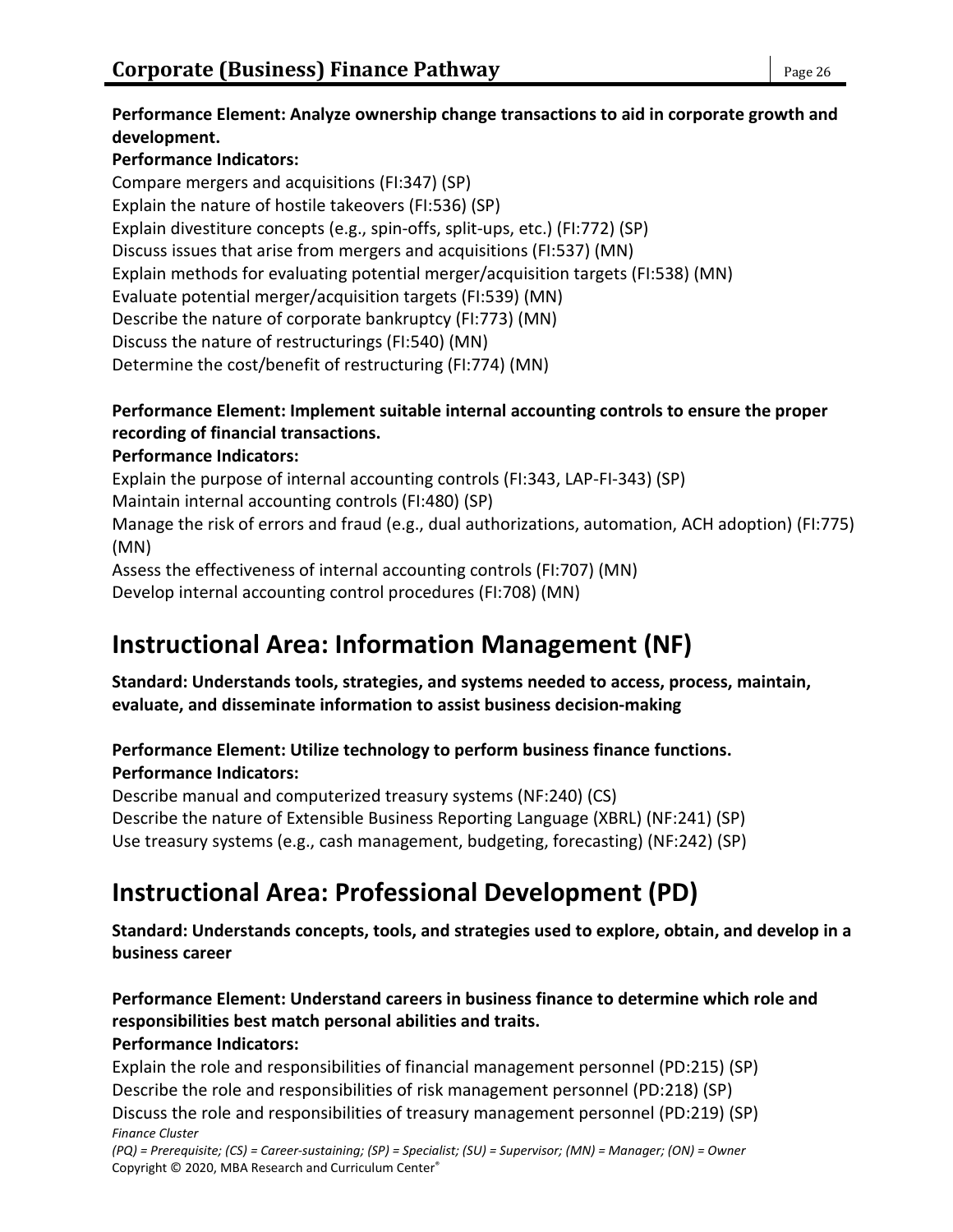### **Performance Element: Explore licensing and certification in the field of business finance to enhance professional development.**

#### **Performance Indicators:**

Explain professional designations in the field of business finance (e.g., CF, CFA, CCM, CTP, CFM, etc.) (PD:221) (SP)

# **Performance Element: Acquire knowledge of accounting standards to record, report, and evaluate financial data appropriately.**

### **Performance Indicators:**

Discuss the roles and responsibilities of accounting-standard-setting bodies (i.e., SEC, FASB, IASB, GASB) (PD:295) (SP)

Compare U.S. Generally Accepted Accounting Principles (GAAP) and International Financial Reporting Standards (IFRS) (PD:296) (SP)

# **Instructional Area: Risk Management (RM)**

**Standard: Understands risk-management strategies and techniques used to minimize business loss**

# **Performance Element: Administer contracts to achieve organizational goals and minimize risk. Performance Indicators:**

Identify financial risk factors associated with business contracts (e.g., ratio requirements, restricted transactions, financial report filing requirements) (RM:077) (SP)

Monitor for breach of contract of non-performance related terms and conditions (RM:078) (SP) Maintain contract compliance documentation (RM:079) (SP)

Evaluate alternative revenue arrangements (e.g., cost-plus pricing, contingent fees) (RM:080) (SP) Establish monitoring programs for contract-specific revenue arrangements (RM:081) (SP)

Develop monitoring programs for restrictive contract requirements (RM:082) (SP)

Establish processes for timely reporting of required information (RM:083) (SP)

Comply with contract termination provisions (RM:084) (MN)

Develop plan to resolve breach of contract (e.g., renegotiation of terms, settlement, litigation) (RM:085) (MN)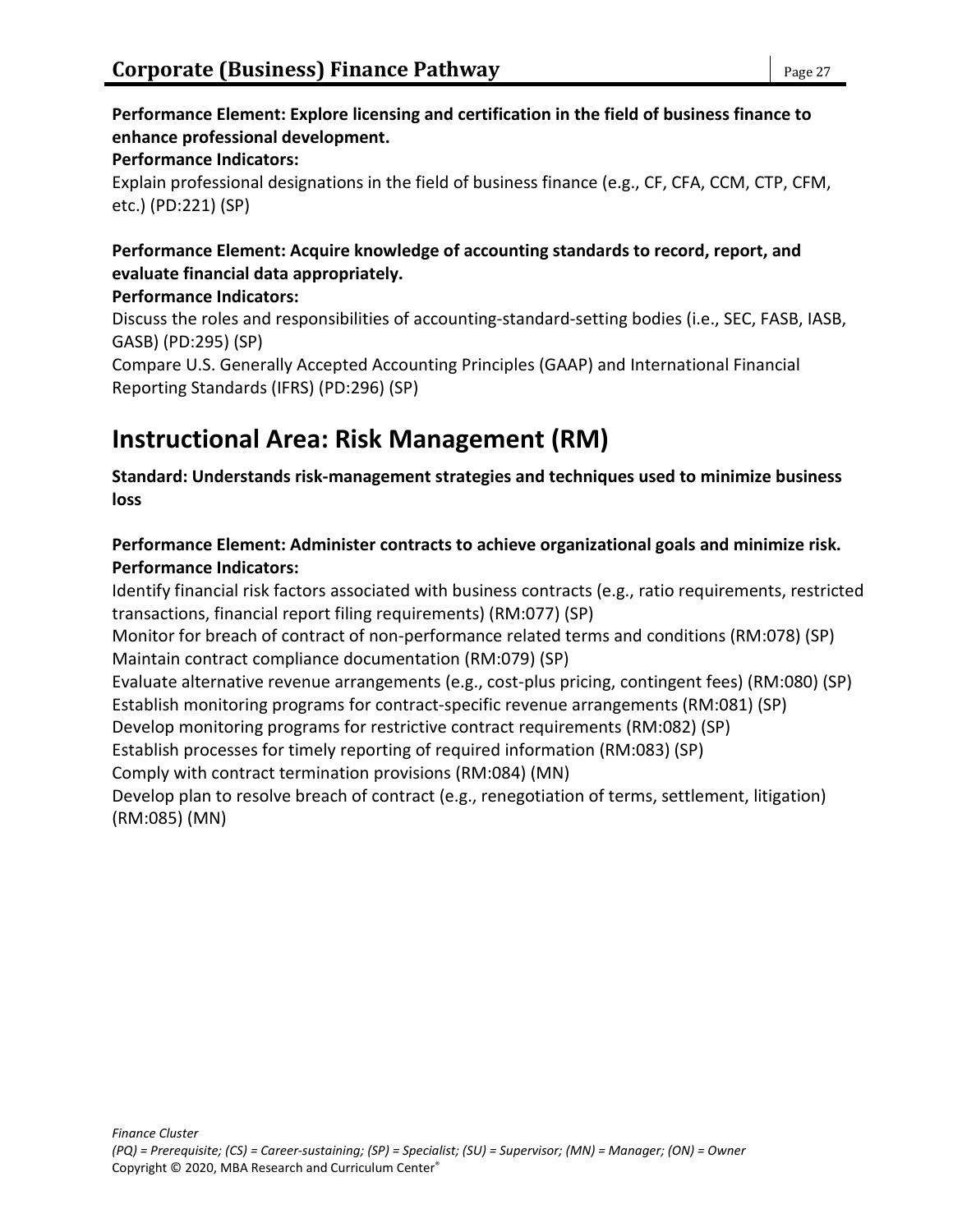#### **Performance Element: Manage risk to protect a business's well-being. Performance Indicators:**

Discuss the relationship between risk management and business finance (RM:047) (SP)

Describe types of financial risks (e.g., interest rate risk, equity risk, commodity risk, etc.) (RM:086) (SP)

Discuss the nature of risk measurement (RM:048) (SP)

Measure risk (RM:049) (MN)

Explain financial risk management techniques (e.g., derivatives, contracts, insurance, subrogation, indemnity agreements, self-insured retentions, captives, etc.) (RM:052) (MN)

Evaluate the risks of derivatives (RM:054) (MN)

Discuss reasons to integrate risk management into business operations (RM:055) (MN)

Integrate risk management into business operations (RM:057) (MN)

Manage portfolio risk (RM:087) (MN)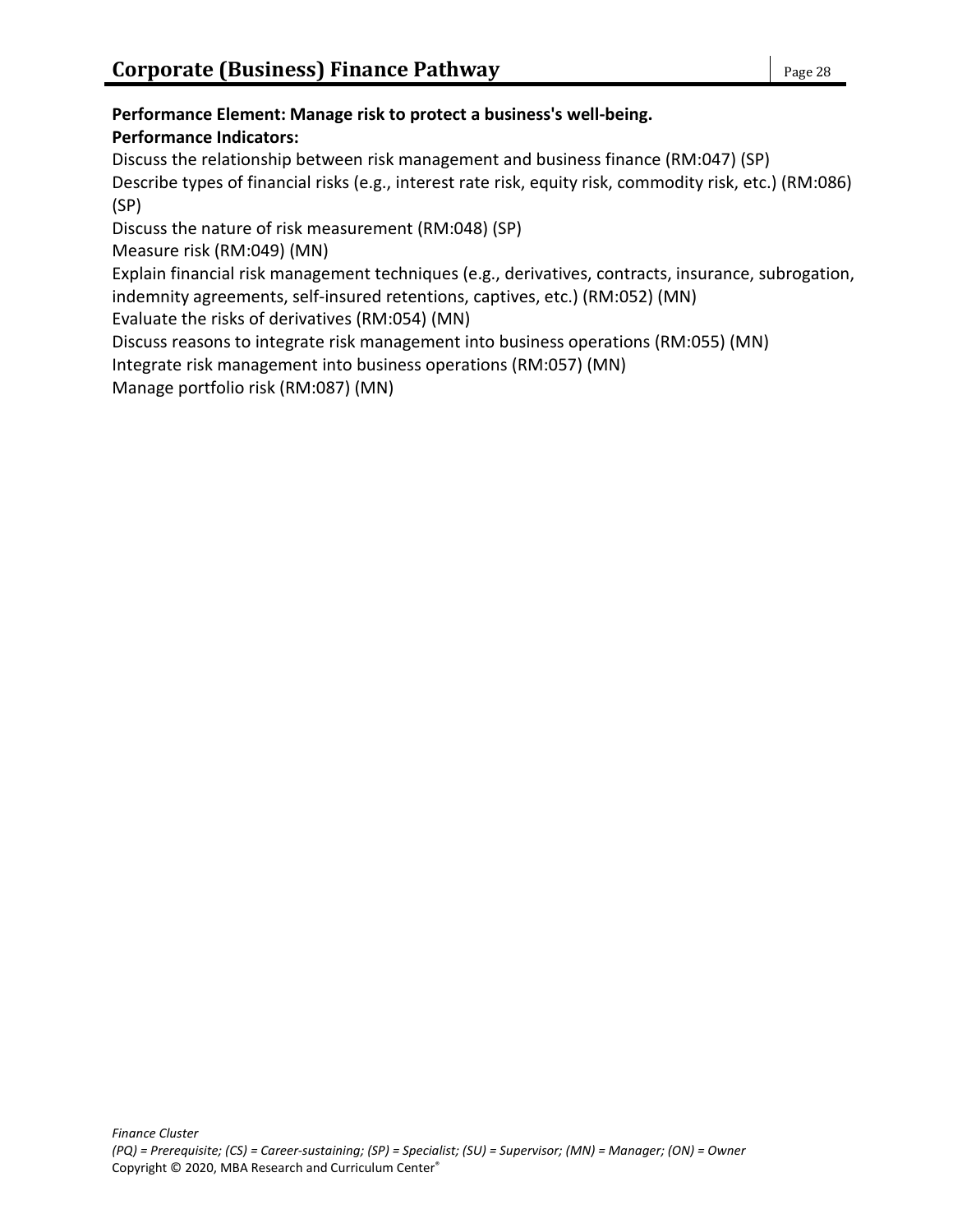# **Instructional Area: Business Law (BL)**

**Standard: Understands business's responsibility to know, abide by, and enforce laws and regulations that affect business operations and transactions**

# **Performance Element: Implement compliance measures in the insurance industry to adhere to regulatory requirements.**

### **Performance Indicators:**

Discuss federal and state regulation governing the insurance industry (BL:101) (SP) Explain federally mandated health insurance requirements and restrictions (e.g., ERISA, COBRA, HIPAA, Affordable Care Act) (BL:137) (SP) Comply with insurance regulations (BL:152) (SP)

### **Performance Element: Understand the legal environment of insurance to interpret insurance contracts.**

# **Performance Indicators:**

Discuss fundamental legal principles that pertain to insurance (e.g., indemnity, insurable interest, subrogation, utmost good faith) (BL:082) (MN) Describe the nature of insurance contracts (BL:083) (MN)

# **Performance Element: Develop a compliance program to protect the company wellbeing. Performance Indicators:**

Explain the elements of a compliance program (BL:130) (MN) Discuss functional areas of a compliance audit (BL:131) (MN) Develop a compliance program (BL:132) (MN) Measure compliance program effectiveness (BL:147) (MN)

# **Instructional Area: Information Management (NF)**

**Standard: Understands tools, strategies, and systems needed to access, process, maintain, evaluate, and disseminate information to assist business decision-making**

#### **Performance Element: Acquire information to process insurance claims. Performance Indicators:**

Conduct a database search to obtain background information on claimants and witnesses (NF:184) (SP)

Use claims analytics (NF:204) (SP)

### **Performance Element: Utilize information-technology tools to underwrite an insurance policy. Performance Indicators:**

Use computer smart systems to assist in the underwriting process (NF:134) (SP) Use the Internet to determine a potential client's risk (NF:135) (SP)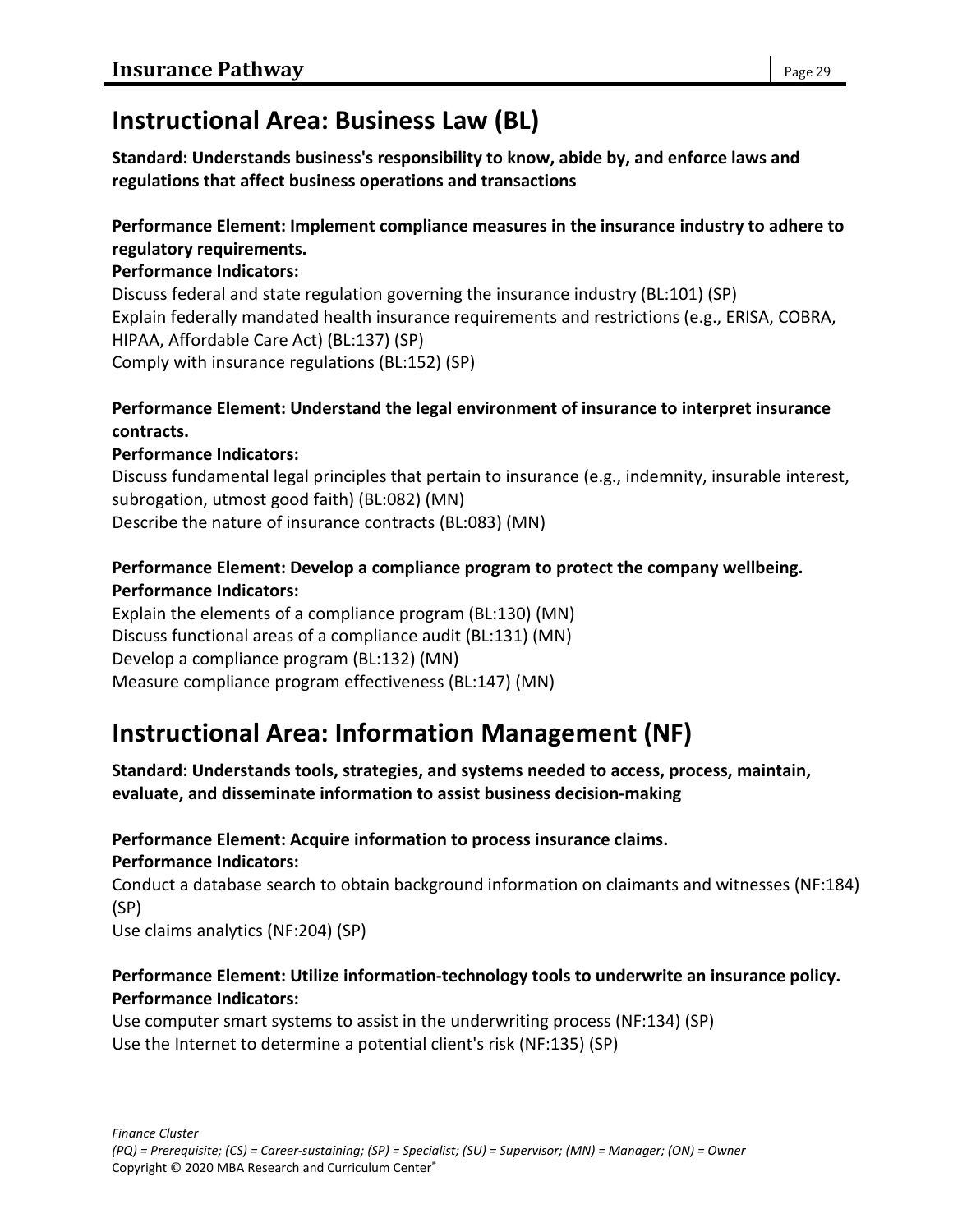# **Instructional Area: Operations (OP)**

**Standard: Understands the processes and systems implemented to monitor, plan, and control the day-to-day activities required for continued business functioning**

# **Performance Element: Manage agency accounts to protect the insurance company's financial wellbeing.**

### **Performance Indicators:**

Notify client in writing when policy is cancelled (OP:287) (SP) Monitor agency accounts (OP:288) (MN)

# **Performance Element: Prepare documentation to support insurance underwriting. Performance Indicators:**

Explain the elements of an underwriting file (OP:452) (SP) Interview client (OP:453) (SP) Determine client's insurance needs (OP:454) (SP) Process insurance documentation (OP:455) (SP)

# **Performance Element: Process a claim to fulfill company's legal obligation to client. Performance Indicators:**

Discuss the nature of insurance claims (OP:188) (CS) Process an insurance claim (OP:289) (SP) Interview claimant, witnesses, medical experts, and/or other individuals as necessary while processing the claim (OP:290) (SP) Inspect property damage (OP:291) (SP) Evaluate injury claims and needed medical treatment (OP:371) (SP) Assign value to an insurance claim (OP:372) (SP) Compile claim report (OP:292) (SP) Negotiate with claimant (OP:293) (SP) Settle insurance claim (OP:294) (MN)

# **Performance Element: Use investigative techniques to identify insurance fraud. Performance Indicators:**

Discuss the nature of insurance fraud (OP:187) (SP) Investigate suspected insurance fraud (OP:285) (SP) Conduct surveillance work (OP:286) (SP)

# **Performance Element: Set prices for insurance products to generate company profit. Performance Indicators:**

Explain the nature of pricing and rate-making in insurance (OP:373) (SP) Set rates for insurance products (OP:374) (MN) Revise rates as appropriate (OP:375) (MN)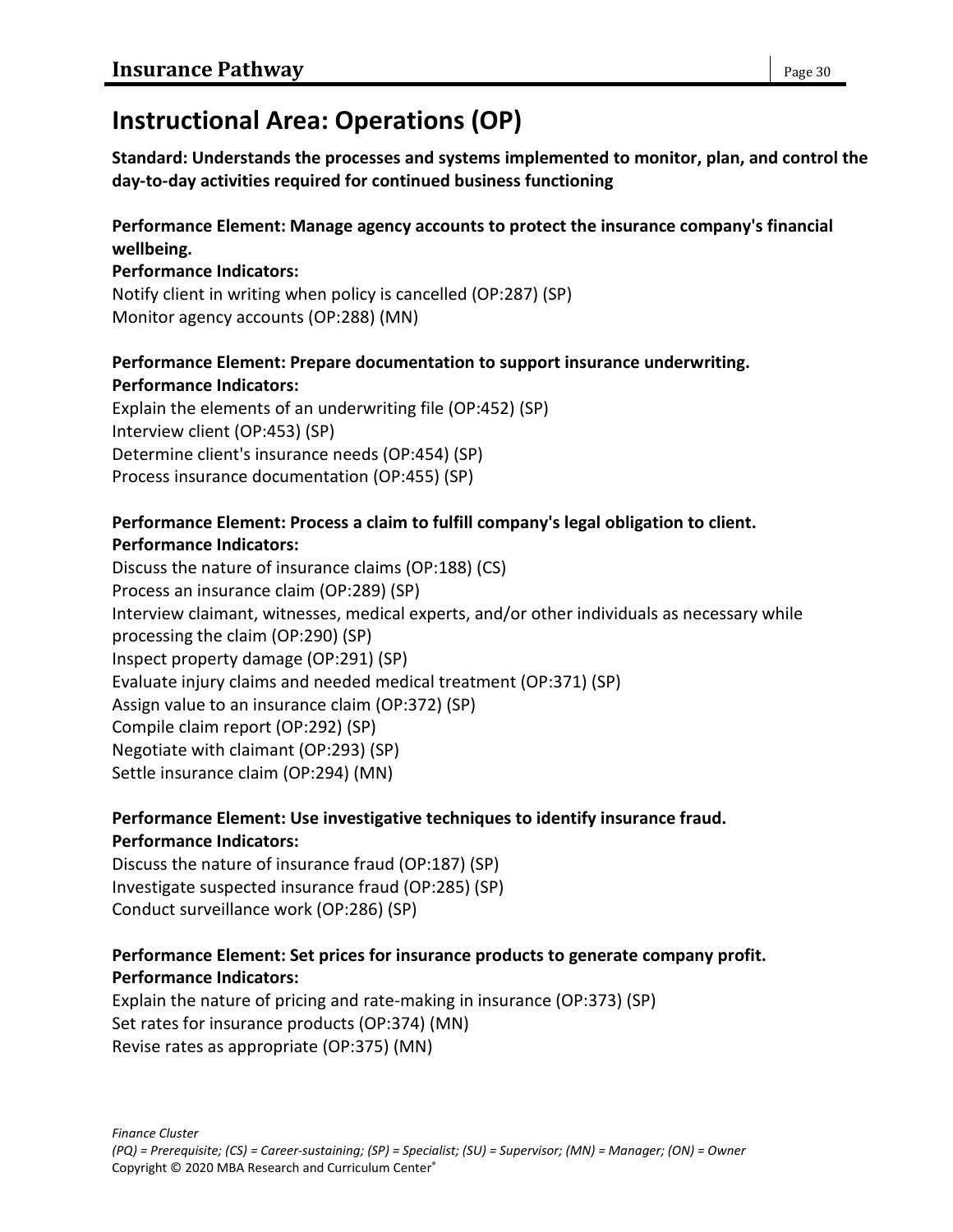# **Instructional Area: Professional Development (PD)**

**Standard: Understands concepts, tools, and strategies used to explore, obtain, and develop in a business career**

### **Performance Element: Acquire knowledge of the insurance industry to obtain a foundation for employment in insurance.**

# **Performance Indicators:**

Describe the nature of the insurance industry (PD:157) (CS)

Discuss the role of supervisory/regulatory bodies in the insurance industry (PD:289) (SP) Explain ethical issues in insurance (PD:290) (SP)

Discuss the nature of errors and omissions (E&O) claims made against insurance professionals (PD:291) (SP)

Discuss trends in the insurance industry (e.g., hacker insurance, identity theft insurance, etc.) (PD:224) (SP)

Discuss the manner in which insurance companies generate income (PD:222) (SP) Explain the use of state risk pool programs (PD:223) (SP)

Describe alternative risk transfer (ART) techniques (e.g., reinsurance, self-insurance, captives, etc.) (PD:292) (SP)

# **Performance Element: Analyze careers in insurance to determine which role and responsibilities best match personal abilities and traits.**

**Performance Indicators:**

Explain career opportunities in insurance (PD:293) (SP)

# **Performance Element: Explore career-advancement activities in insurance to enhance professional development.**

# **Performance Indicators:**

Discuss licensing and certification in the insurance industry (PD:225) (SP) Describe the services of professional organizations in insurance (PD:294) (SP)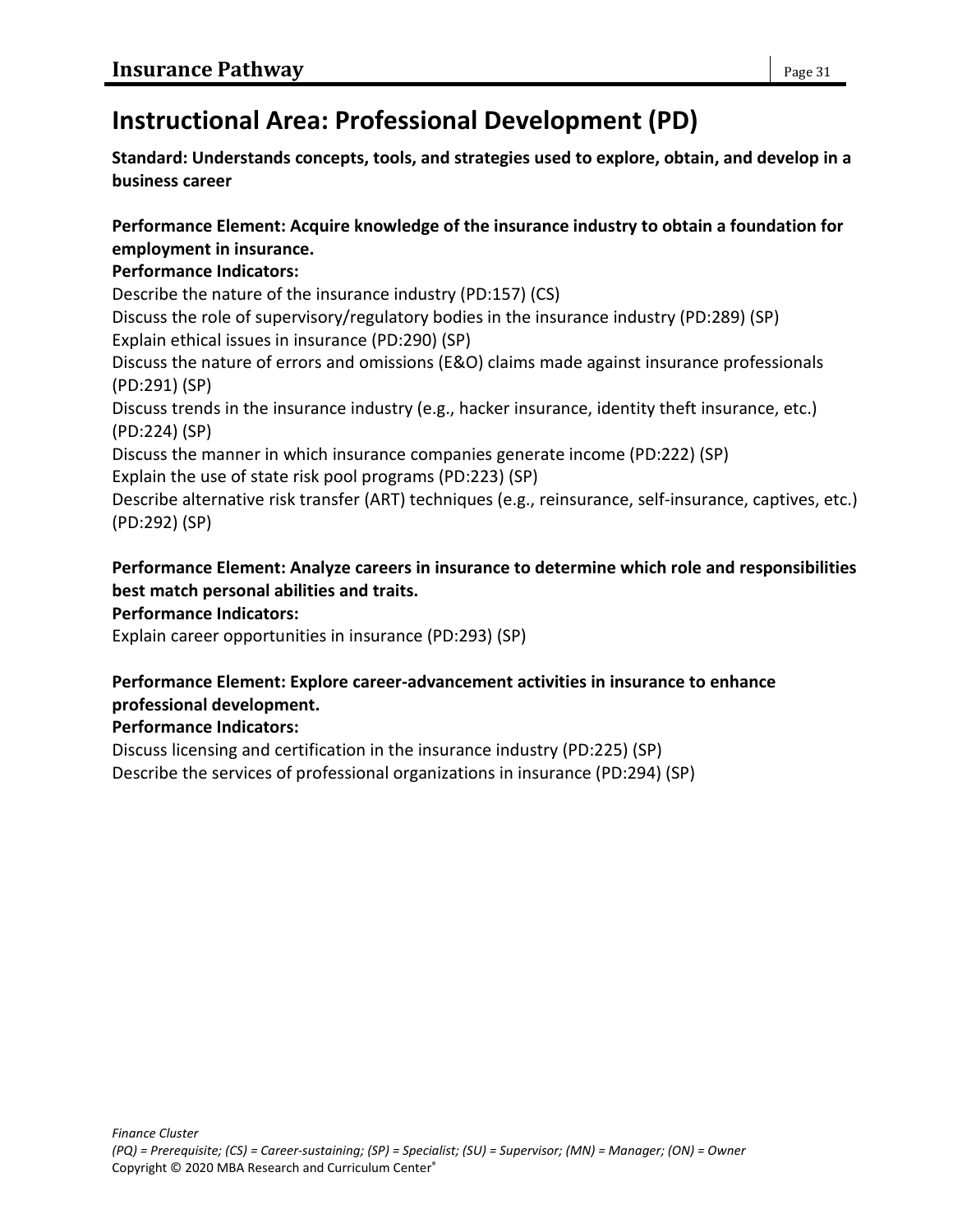**Performance Element: Acquire knowledge of insurance product and benefits to facilitate workplace activities. Performance Indicators:** Describe components of automobile insurance coverage (PD:319) (SP) Discuss the nature of health insurance coverage (PD:320) (SP) Discuss components of homeowners/renters insurance (PD:321) (SP) Explain the nature of liability insurance (PD:322) (SP) Discuss the nature of life insurance (PD:323) (SP) Describe the nature of disability insurance (PD:324) (SP) Discuss components of flood and earthquake insurance (PD:325) (SP) Discuss the nature of title insurance (PD:326) (SP) Describe components of commercial property insurance (PD:327) (SP) Explain the nature of commercial liability insurance (PD:328) (SP) Discuss the nature of unemployment insurance (PD:329) (SP) Explain the nature of workers compensation insurance (PD:330) (SP) Discuss the nature of Medicaid (PD:331) (SP) Explain the nature of Medicare (PD:332) (SP) Discuss the nature of long-term care insurance (PD:333) (SP) Discuss the role of life insurance in investment, retirement, and estate planning (PD:334) (SP) Explain the nature of annuities (PD:308) (SP) Discuss the nature of domestic and international business insurance (PD:335) (SP) Evaluate an existing client's insurance needs (PD:336) (SP)

# **Instructional Area: Risk Analysis (RA)**

**Standard: Understands techniques and strategies used to gather, access, and evaluate the risk posed by potential insurance clients**

**Performance Element: Analyze the risk posed by potential clients in order to make insurance approval/denial decisions.**

#### **Performance Indicators:**

Explain insurance underwriting techniques and processes (RA:004) (SP) Discuss the nature of credit-based insurance scores (RA:002) (SP) Explain the importance of actuarial science in the insurance industry (RA:001) (SP) Underwrite an insurance policy (RA:003) (SP) Measure underwriting results (RA:005) (MN)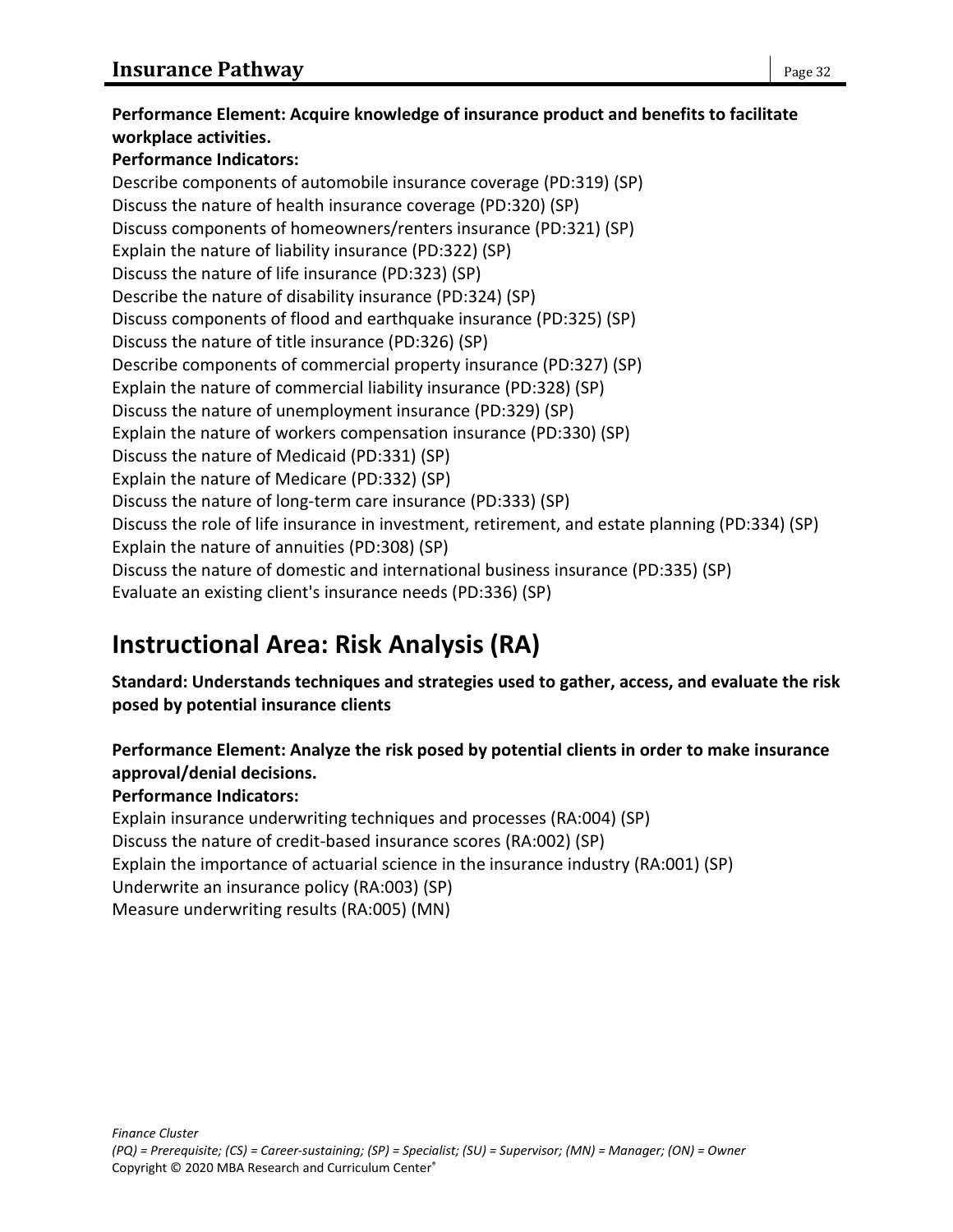# **Instructional Area: Business Law (BL)**

**Standard: Understands business's responsibility to know, abide by, and enforce laws and regulations that affect business operations and transactions**

# **Performance Element: Implement compliance measures in the securities and investments industry to adhere to regulatory requirements.**

### **Performance Indicators:**

Discuss ethical considerations in the securities and investments industry (BL:104) (SP) Discuss laws and regulations governing the securities and investments industry (BL:105) (SP) Comply with securities and investments regulations (BL:151) (SP)

# **Performance Element: Develop a compliance program to protect the company wellbeing. Performance Indicators:**

Explain the elements of a compliance program (BL:130) (MN) Discuss functional areas of a compliance audit (BL:131) (MN) Develop a compliance program (BL:132) (MN) Measure compliance program effectiveness (BL:147) (MN)

# **Instructional Area: Communication Skills (CO)**

**Standard: Understands the concepts, strategies, and systems used to obtain and convey ideas and information**

### **Performance Element: Write internal and external business correspondence to convey and obtain information effectively.**

**Performance Indicators:**

Initiate correspondence with customers regarding market activity (CO:207) (SP) Develop communication plans based on customer preferences (CO:208) (SP) Update the client on events/changes impacting portfolio (CO:209) (SP)

# **Instructional Area: Customer Relations (CR)**

# **Standard: Understands the techniques and strategies used to foster positive, ongoing relationships with customers**

# **Performance Element: Foster positive relationships with customers to enhance company image. Performance Indicators:**

Follow up on the completion of the transaction (CR:034) (CS) Conduct securities and investments lectures, seminars, and forums to attract potential clients (CR:035) (SP)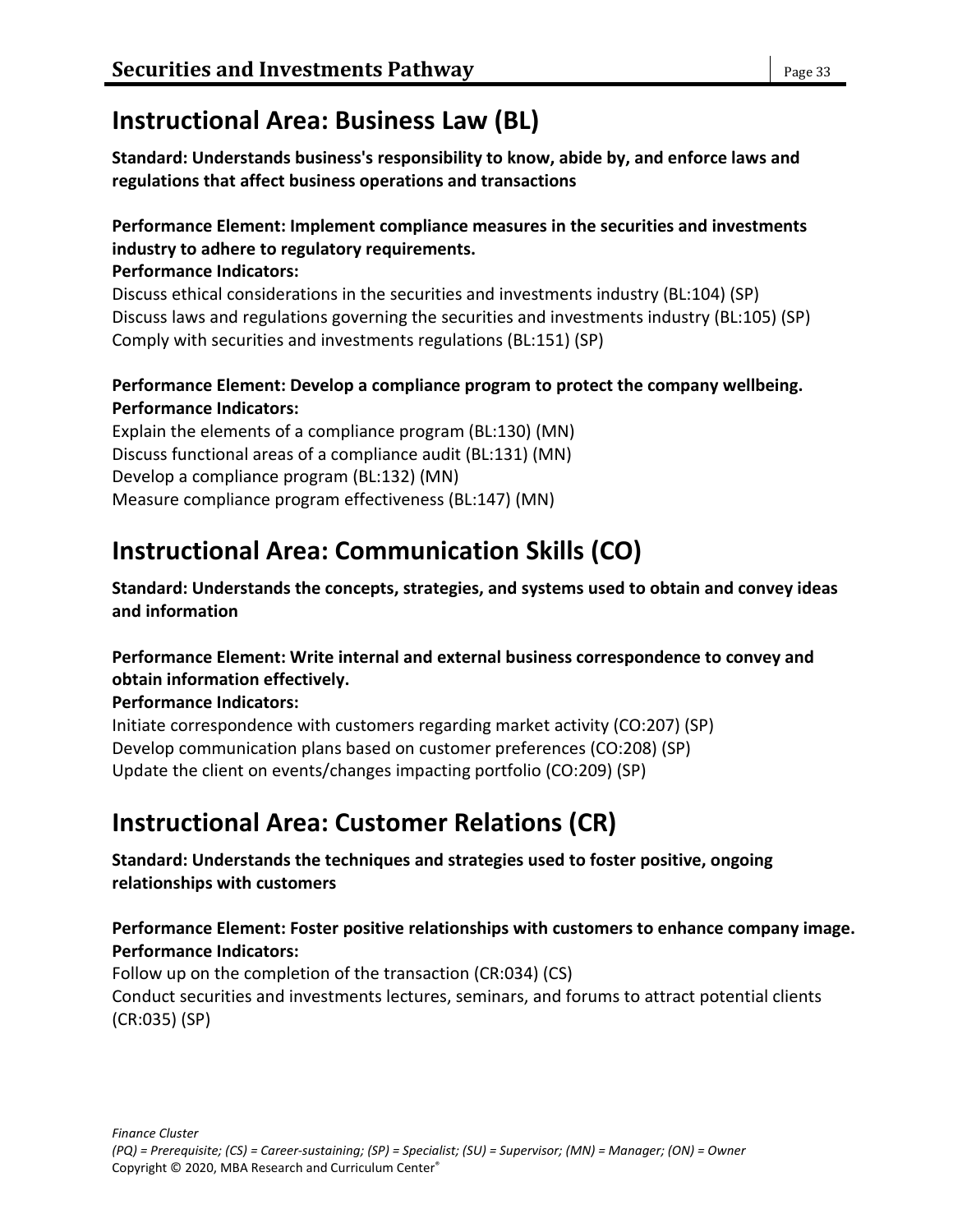# **Instructional Area: Financial Analysis (FI)**

**Standard: Understands tools, strategies, and systems used to maintain, monitor, control, and plan the use of financial resources**

### **Performance Element: Apply knowledge of capital markets to make suitable financial decisions. Performance Indicators:**

Calculate stock-related values (e.g., the value of a constant growth stock, the expected value of future dividends, the expected rate of return, etc.) (FI:367) (SP)

Calculate bond-related values (e.g., the price of a bond given its yield to maturity, the coupon interest payment for a bond, the effects of interest rates on the price of a bond, etc.) (FI:236) (SP)

# **Performance Element: Acquire fundamental knowledge of investment analysis and selection to make prudent investment decisions.**

### **Performance Indicators:**

Discuss types of investment objectives (FI:348) (SP) Discuss the nature of investment risk (FI:349) (SP) Describe the nature of diversification strategies (FI:350) (SP) Explain factors to consider when selecting investments (FI:279) (SP) Explain information that can be obtained from financial statements (FI:276) (SP) Describe information that can be obtained from annual reports (FI:277) (SP) Explain the nature of a mutual fund prospectus (FI:361) (SP) Explain fundamental analysis used in making investment decisions (FI:280) (SP) Describe the nature of technical analysis (FI:362) (SP) Explain strategies for selecting investments (FI:283) (SP) Describe portfolio management strategies (FI:664) (MN) Explain metrics used to measure real-estate investment performance (FI:665) (MN) Discuss performance measurements for venture capital (FI:363) (MN) Discuss the free cash flow method of analyzing investments (FI:666) (MN) Explain Modern Portfolio Theory (MPT) (FI:364) (MN) Explain the Efficient Market Hypothesis (EMH) (FI:667) (MN) Discuss the Capital Asset Pricing Model (CAPM) (FI:365) (MN) Explain the Arbitrage Pricing Theory (APT) (FI:366) (MN)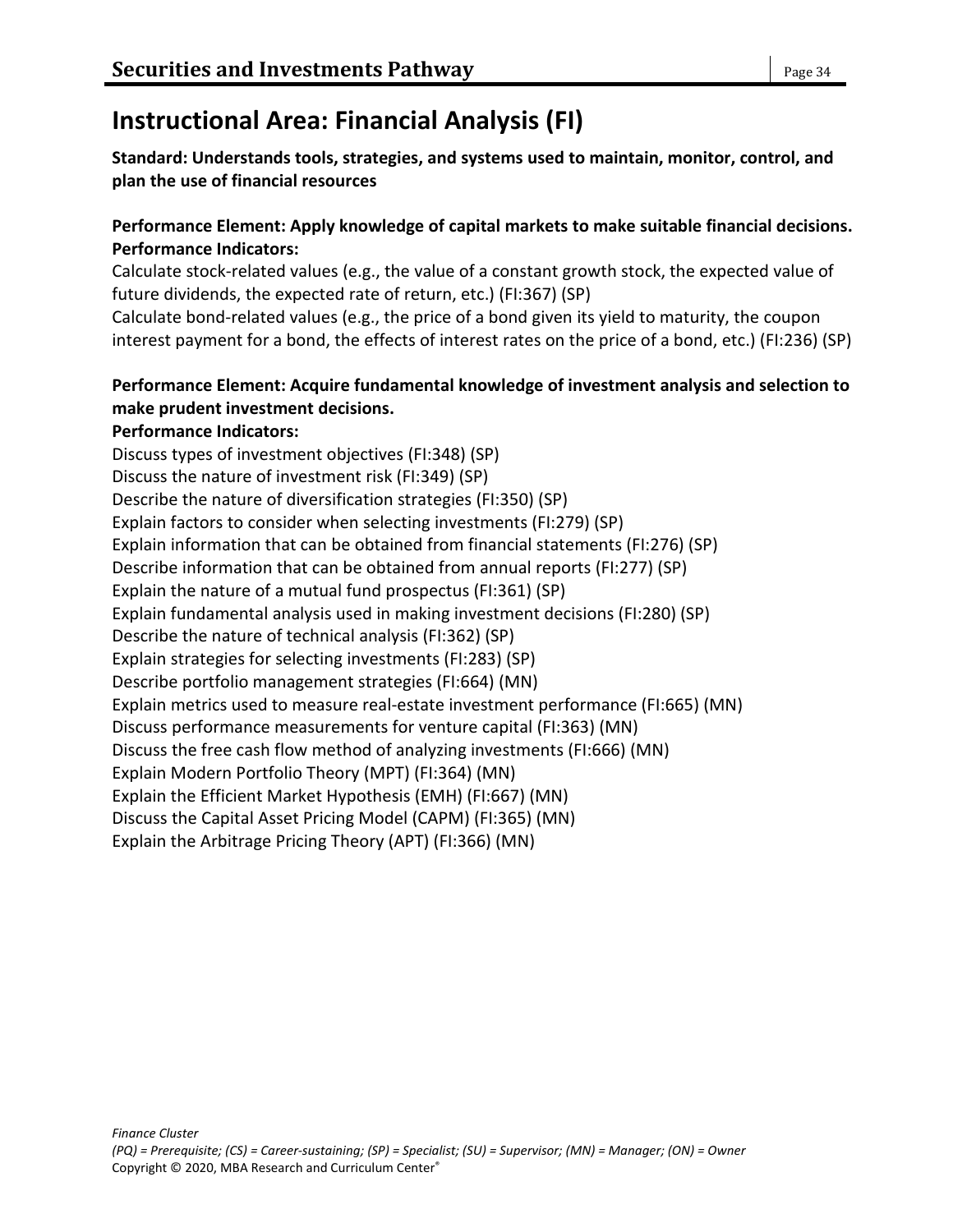# **Performance Element: Select investments to generate revenue for clients. Performance Indicators:** Interpret financial ratios significant to investors (FI:281) (SP) Calculate real-estate-related values (e.g., capitalization rate, gross rental multiplier, rate of return, etc.) (FI:668) (SP) Choose investments based on security's technical analysis (FI:669) (SP) Assess securities' fundamentals (FI:282) (SP) Choose investments based on security's fundamental analysis (FI:284) (SP) Conduct qualitative and quantitative analysis of real-estate investments (FI:670) (SP) Select real-estate investments based on qualitative and quantitative analysis (FI:671) (SP) Evaluate portfolio performance (FI:672) (MN)

# **Instructional Area: Information Management (NF)**

**Standard: Understands tools, strategies, and systems needed to access, process, maintain, evaluate, and disseminate information to assist business decision-making**

#### **Performance Element: Acquire fundamental knowledge of technology used in the securities and investment industry to increase workplace efficiency and effectiveness. Performance Indicators:**

Discuss the impact of technology on securities and investments (NF:217) (CS) Demonstrate proper use of securities and investments tools/technology (NF:218) (SP)

# **Performance Element: Monitor business data to stay abreast of trends and changes that could impact investment/portfolio decision-making.**

#### **Performance Indicators:**

Obtain investment information from online sources (e.g., search engines, online databases, blogs, forums, listserves, website, social media) (NF:219) (CS)

Obtain investment information from publications (e.g., newspapers; magazines--current trends, regulations, business issues) (NF:220) (CS)

Track business environment changes that impact business financial results (e.g., stock market activity, economic developments, political development, competitive landscape changes, product issues, etc.) (NF:221) (CS)

# **Performance Element: Interpret research data into information for business decision-making. Performance Indicators:**

Interpret descriptive statistics for investment decision making (NF:222) (SP) Interpret correlations for investment decision making (NF:223) (SP) Translate findings into actionable investment recommendations (NF:224) (SP)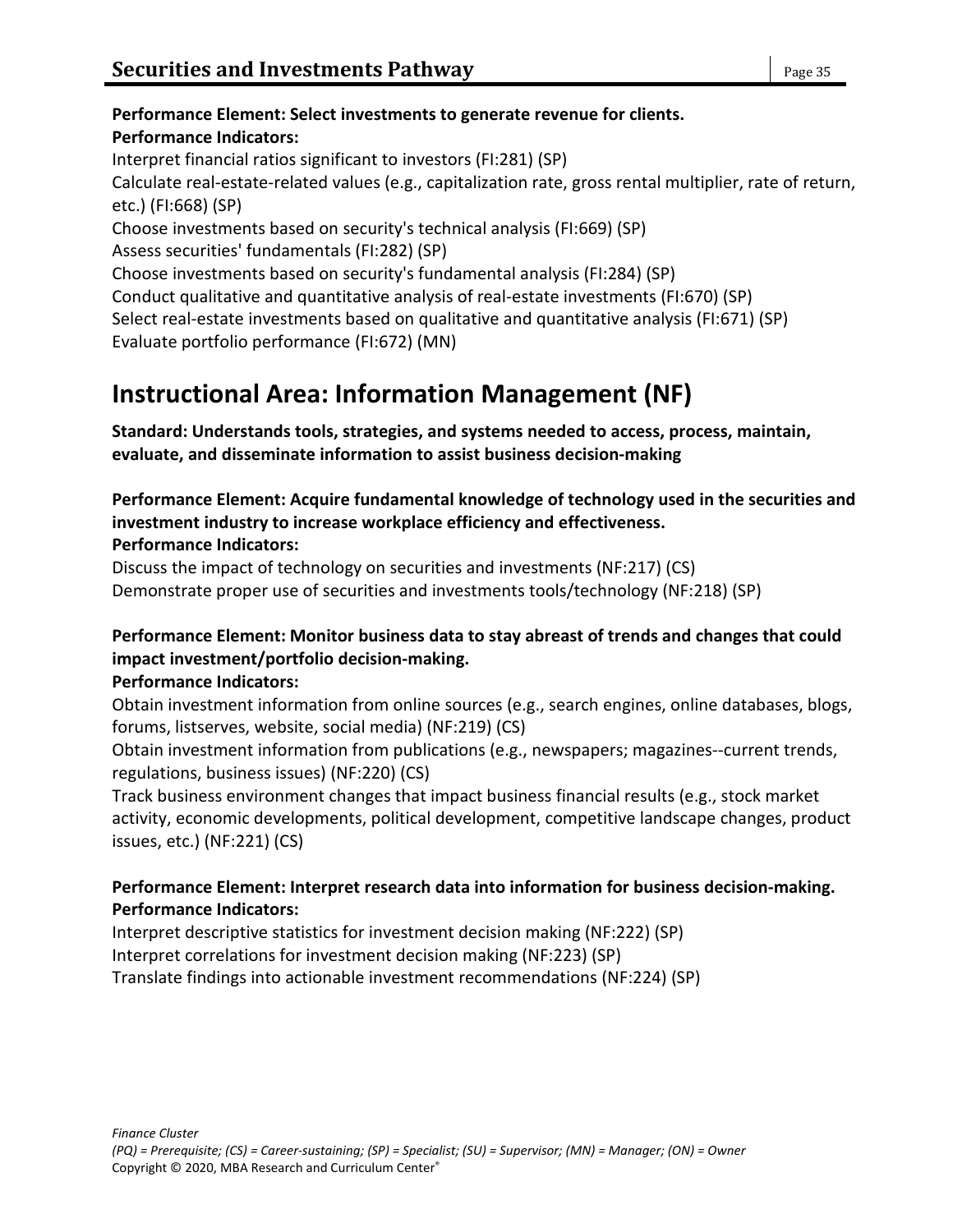# **Instructional Area: Operations (OP)**

**Standard: Understands the processes and systems implemented to monitor, plan, and control the day-to-day activities required for continued business functioning**

### **Performance Element: Implement operations activities to facilitate ongoing business processes. Performance Indicators:**

Discuss the functions of operations departments in securities and investments (OP:266) (SP) Perform buy/sell functions to support trade execution (OP:267) (SP) Post transaction data to accounting, compliance, and investment systems (OP:268) (SP) Process and settle securities transactions in accordance with transaction instructions (OP:449) (SP) Manage customer accounts (OP:450) (SP) Calculate commissions (OP:270) (MN) Analyze commission trends (OP:451) (MN)

# **Instructional Area: Professional Development (PD)**

**Standard: Understands concepts, tools, and strategies used to explore, obtain, and develop in a business career**

**Performance Element: Understand careers in securities and investments to determine which role and responsibilities best match personal abilities and traits.**

#### **Performance Indicators:**

Describe the role and responsibilities of individuals in the securities and investments industry (PD:231) (SP)

# **Performance Element: Explore licensing and certification in the securities and investments industry to enhance professional development.**

#### **Performance Indicators:**

Describe licensing exams required to sell securities and other financial products (PD:232) (SP) Explain professional designations in the securities and investments industry (e.g., CFS, CFA, BCAA, BCS, CSC, CFP, etc.) (PD:233) (SP)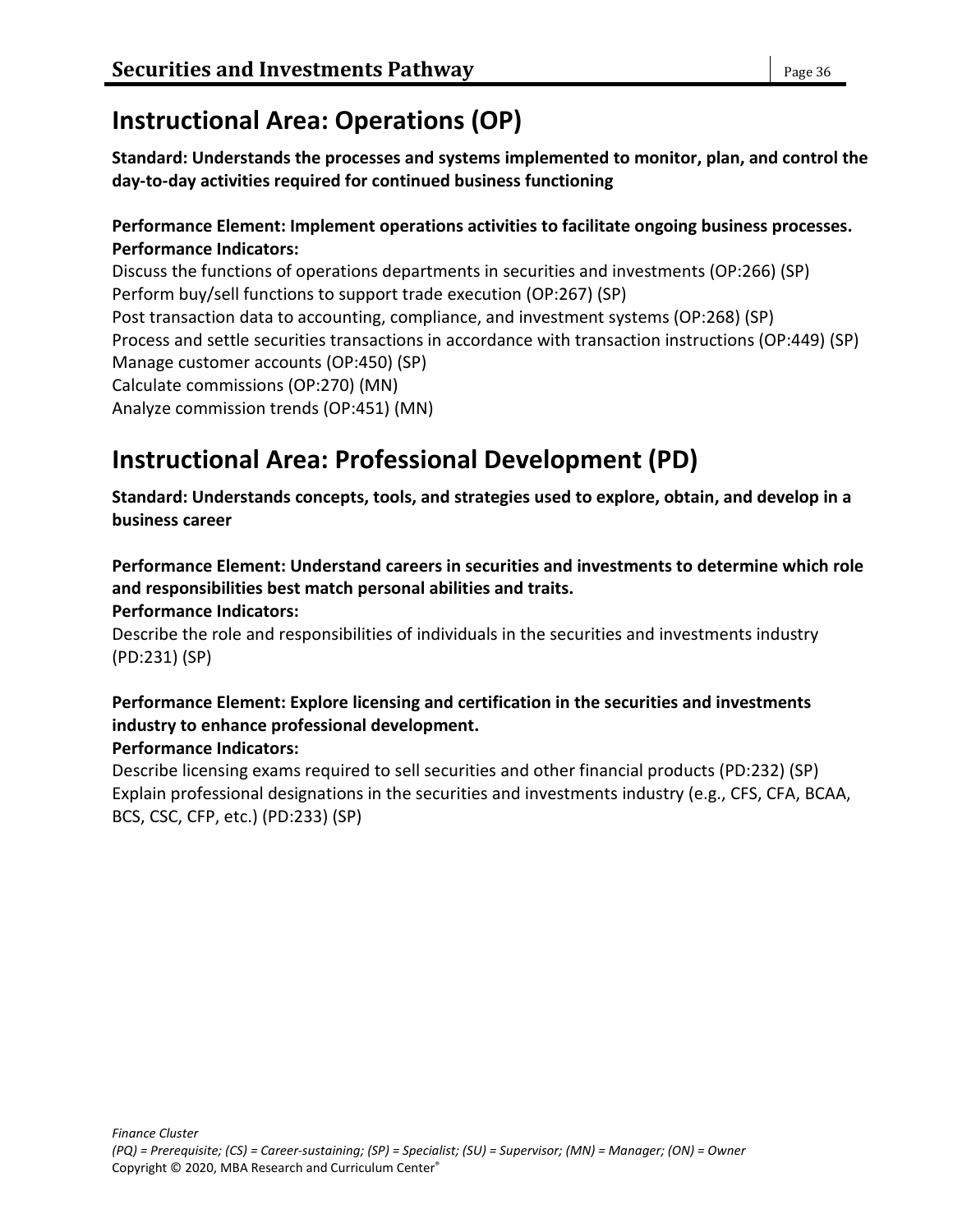**Performance Element: Acquire knowledge of the securities and investments industry to understand the environment in which its services are offered. Performance Indicators:** Discuss considerations in selecting a securities sales agent (PD:234) (SP) Describe types of securities and investment firms (PD:235) (SP) Describe how securities are traded (PD:236) (SP) Explain the principal factors that affect securities markets (PD:237) (SP) Explain causes of stock price fluctuations (PD:238) (SP) Discuss the relationship between bond prices and yields (PD:239) (SP) Discuss the role of investment banking in the primary marketplace (PD:240) (SP) Discuss the nature of margin accounts (PD:241) (SP) Explain the nature of short sales (PD:242) (SP) Discuss the nature of market timing (PD:243) (SP) Discuss the nature of international investment strategies (PD:244) (SP)

# **Performance Element: Acquire knowledge of securities products and benefits to support workplace activities.**

# **Performance Indicators:**

Describe the nature of mutual funds (PD:304) (SP) Explain the rights of mutual fund shareholders (PD:305) (SP) Discuss the nature of retirement investment plans (PD:306) (SP) Explain the nature of education savings plans (PD:307) (SP) Explain the nature of variable annuities (PD:342) (SP) Explain the nature of stocks (PD:309) (SP) Describe the rights of stockholders (PD:310) (SP) Explain the nature of dividends (PD:311) (SP) Discuss the nature of stock adjustments (PD:312) (SP) Explain the nature of bonds (PD:313) (SP) Discuss the nature of hedge funds (PD:314) (SP) Describe the nature of commodities (PD:315) (SP) Explain the nature of derivatives (PD:316) (SP) Explain the nature of real estate investments (PD:317) (SP) Explain the nature of venture capital (PD:318) (MN)